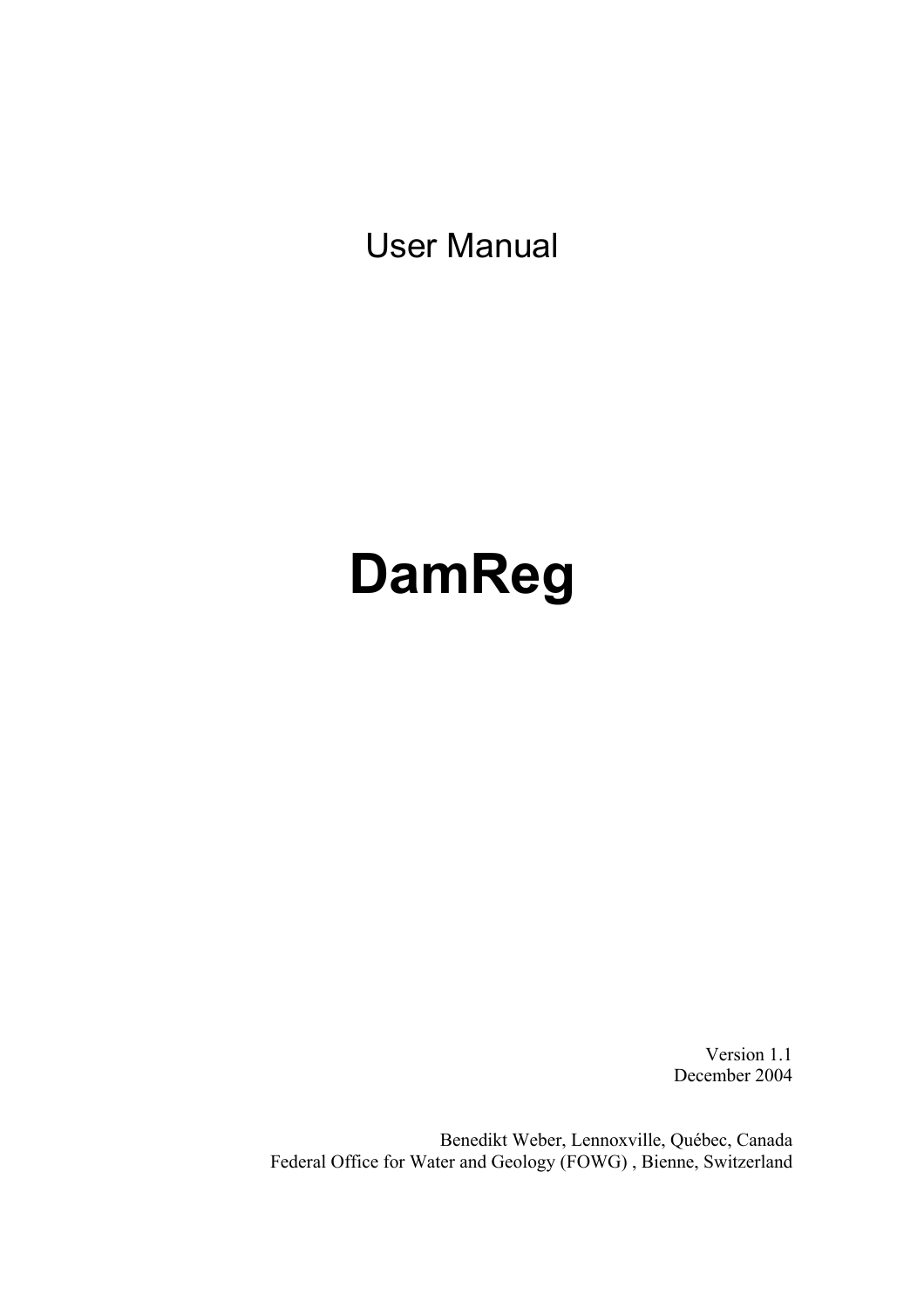# **Contents**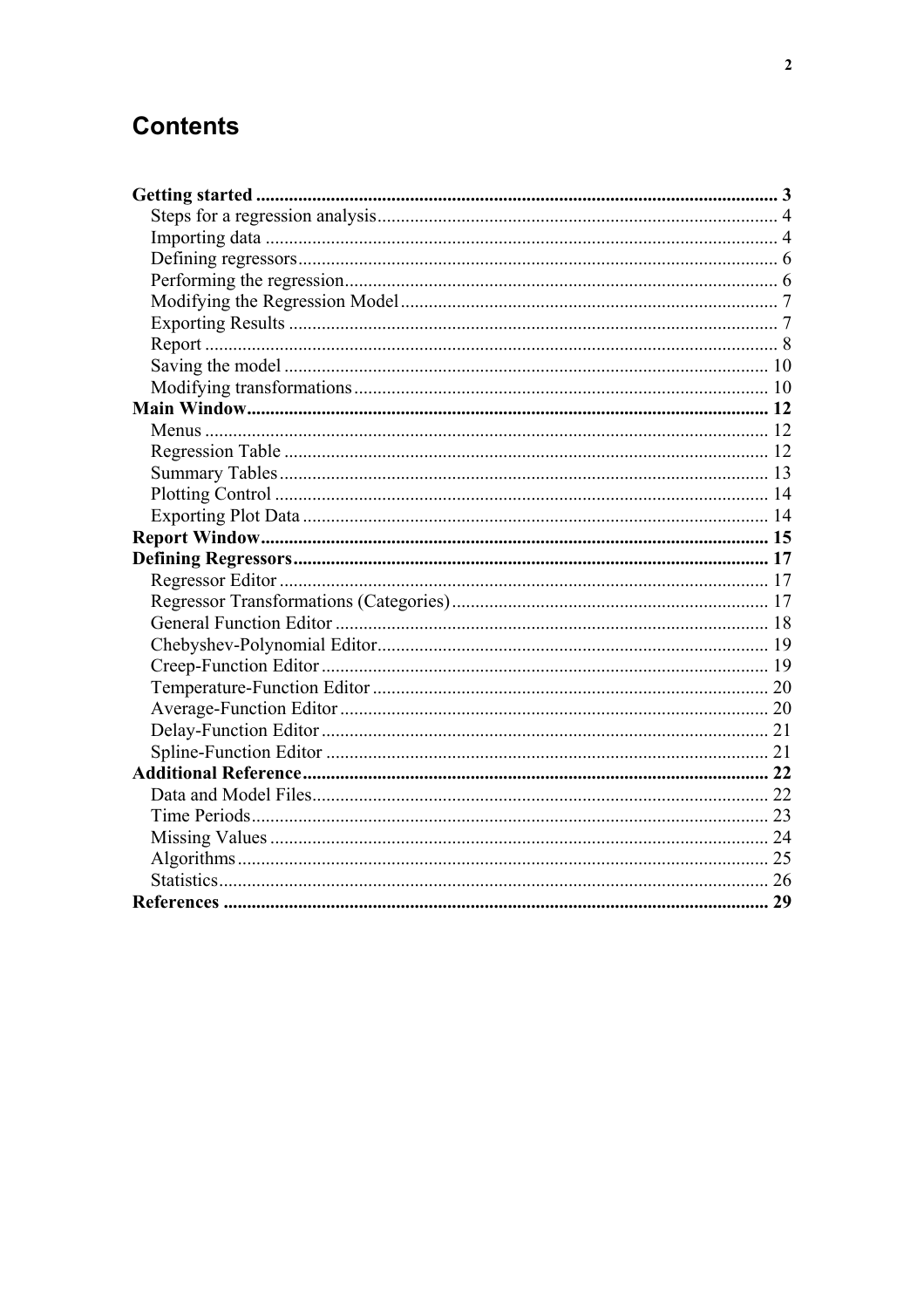# <span id="page-2-0"></span>**Getting started**

**DamReg** is a software that performs statistical regression analysis. It has many built-in transformations commonly used for dam models, as well as custom transformations defined by formulas or tabular values (spline). Besides the standard regression algorithm, the program can also perform Ridge Regression, Principal Component Analysis, and the Prais-Winsten algorithm.

When the program is started, the main window shows up. In the main window you can perform the regression analysis, eliminate and select regressors manually or automatically. The results are shown in different tables and plots.



*Main Window*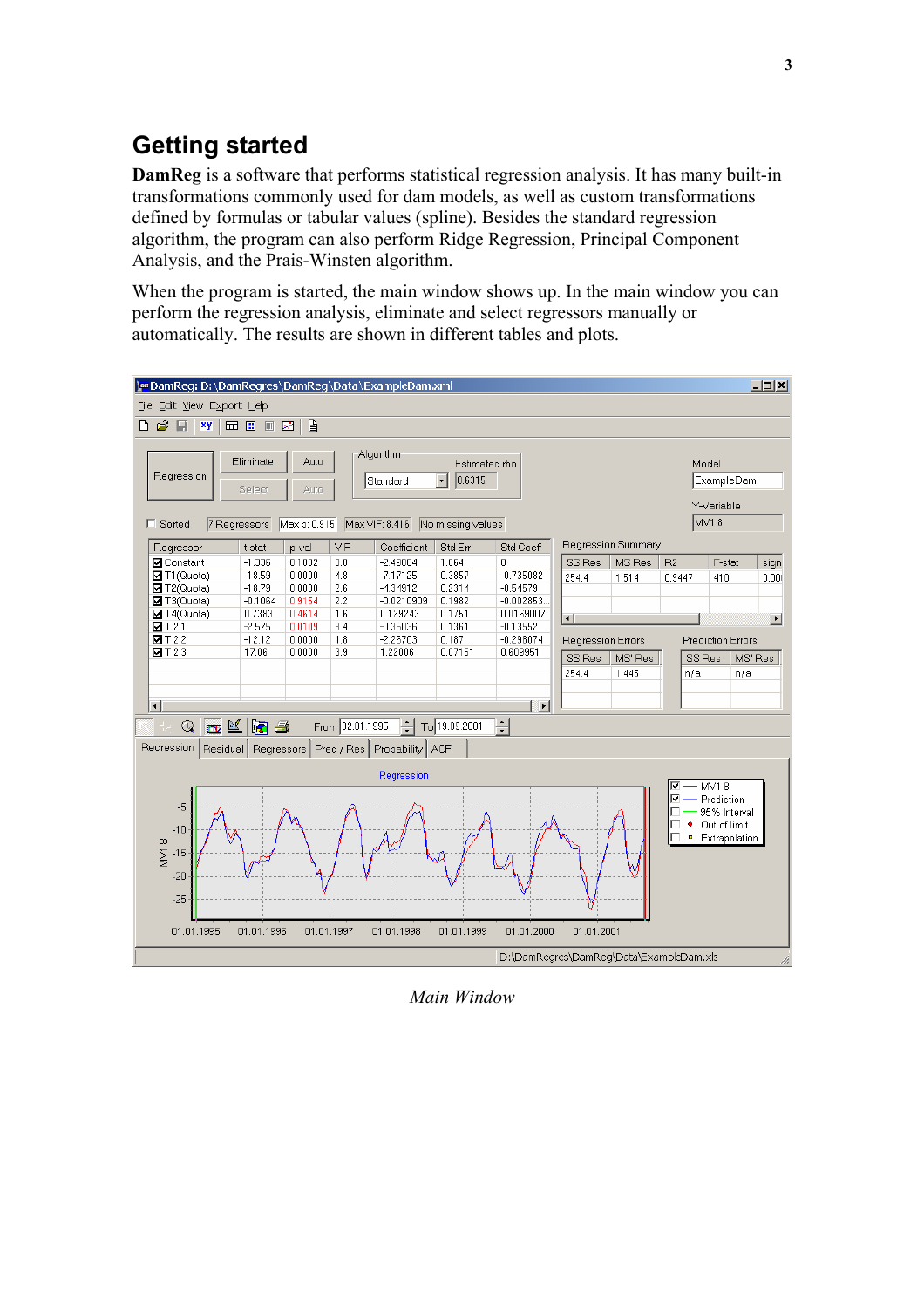### <span id="page-3-0"></span>*Steps for a regression analysis*

The most important steps you have to do when performing a regression analysis are:

- Importing data
- Defining regressors
- Performing the regression
- Modifying the regression model
- Exporting results and saving the model

### *Importing data*

The first step for performing a regression analysis is to import measured data. The standard input format is an Excel file with a heading (variable name) for each data column. The row with the variable names may be preceded by several title lines that are ignored by the program. Tab-separated and comma-separated text files can also be imported.

From the menu, choose **File** | **New Model...** or click  $\Box$  in the menu bar. The **Input Data** window opens with an empty spread sheet. Press the **Import** button to open a **File**  Dialog. Select any of the \*.xls or \*.txt or \*.csv files provided in the data directory or it subdirectories. The data are shown in the spread sheet.

For Excel files, the format for displaying and reading the values is taken from Regional Options (Windows Settings | Control Panel). For text files, the input format is determined automatically as far as possible, but it might be necessary to adjust the format manually by pressing the **Format** button and changing the corresponding formats. Particularly, check the date format displayed at the top of the window and adjust it manually if not correct.

The first column is an index column generated automatically. The index will be used as a time scale, if no date column is provided. If a date column is provided, there is an additional Day column showing the number of days, starting with 1 at the first data row. The date column is indicated at the top of the window. To use the imported data, press the **Load** button. The **Input Data** window closes and the name of the data file is shown at the right in the **Status Bar** at the bottom of the window. If there are still reading errors, the window does not close, and the errors are indicated.

To view the **Input Data** window again, chose **View | Input Data...** from the menu or click  $\overline{m}$  in the main tool bar.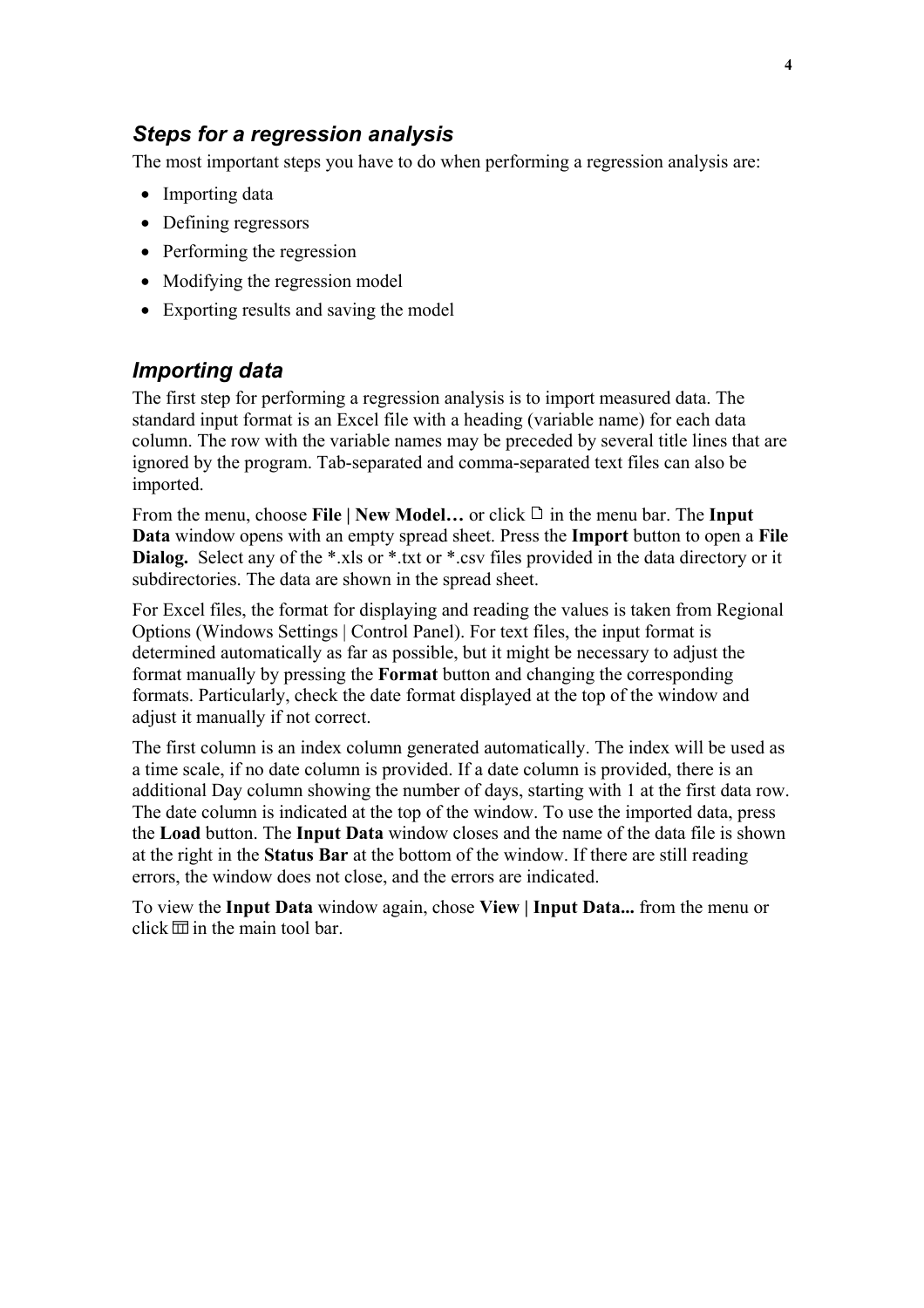| $\Box$ D $\bm{x}$<br>  <mark> ∞</mark> Input Data                          |                |      |          |             |             |       |       |      |       |       |            |   |
|----------------------------------------------------------------------------|----------------|------|----------|-------------|-------------|-------|-------|------|-------|-------|------------|---|
| Date Column<br>Date Format<br>Import Data<br> Data<br>dd.MM.yyyy<br>Format |                |      |          |             |             |       |       |      |       |       |            |   |
| <b>Index</b>                                                               | Data           | Days | Quota    | <b>MV18</b> | <b>MV96</b> | M21   | M22   | M23  | M31   | M32   | <b>M33</b> | ≜ |
| 1                                                                          | 02.01.199 1    |      | 1440.04  | $-18.30$    | $-7.55$     | 45.00 | 15.00 | 5.00 | 12.00 | 12.00 | 13.00      |   |
| 2                                                                          | 18.01.199 17   |      | 1430.58  | $-15.95$    | $-5.45$     | 35.00 | 10.00 | 3.00 | 8.00  | 10.00 | 11.00      |   |
| з                                                                          | 02.02.199 32   |      | 1423.82  | $-14.60$    | $-4.30$     | 29.00 | 8.00  | 3.00 | 6.00  | 9.00  | 10.00      |   |
| 4                                                                          | 15.02.199 45   |      | 1418.80  | $-13.20$    | $-3.25$     | 25.00 | 6.00  | 2.00 | 5.00  | 8.00  | 9,00       |   |
| 5                                                                          | 28.02.199 58   |      | 1414.60  | $-12.35$    | $-2.20$     | 22.00 | 5.00  | 1.00 | 4.00  | 8.00  | 9.00       |   |
| 6                                                                          | 15.03.199 73   |      | 1405.77  | $-10.30$    | $-0.50$     | 16.00 | 2.00  | 0.00 | 2.00  | 6.00  | 7.00       |   |
| 7                                                                          | 28.03.199 86   |      | 1402.18  | $-8.90$     | 0.75        | 14.00 | 1.00  | 0.00 | 1.00  | 6.00  | 7.00       |   |
| 8                                                                          | 12.04.199 101  |      | 1401.09  | $-6.40$     | 1.50        | 13.00 | 2.00  | 0.00 | 1.00  | 6.00  | 7.00       |   |
| 9                                                                          | 26.04.199 115  |      | 1403.29  | $-6.35$     | 0.95        | 14.00 | 2.00  | 0.00 | 1.00  | 7.00  | 8.00       |   |
| 10                                                                         | 10.05.199 129  |      | 1414.61  | $-5.15$     | 2.15        | 20.00 | 4.00  | 0.00 | 2.00  | 7.00  | 8.00       |   |
| 11                                                                         | 26.05.199 145  |      | 1416.60  | $-6.55$     | 1.30        | 22.00 | 4.00  | 0.00 | 3.00  | 7.00  | 8.00       |   |
| 12                                                                         | 07.06.199 157  |      | 1432.56  | $-9.05$     | $-0.45$     | 33.00 | 9.00  | 2.00 | 7.00  | 9.00  | 10.00      |   |
| 13                                                                         | 21.06.199 171  |      | 1438.12  | $-9.85$     | $-0.80$     | 37.00 | 11.00 | 3.00 | 8.00  | 11.00 | 12.00      |   |
| 14                                                                         | 05.07.199 185  |      | 1444.35  | $-11.70$    | $-2.00$     | 45.00 | 13.00 | 3.00 | 11.00 | 12.00 | 13.00      |   |
| 15                                                                         | 19.07.199 199  |      | 1445.58  | $-11.00$    | $-1.40$     | 47.00 | 14.00 | 4.00 | 12.00 | 12.00 | 13.00      |   |
| 16                                                                         | 03.08.199 214  |      | 1444.76  | $-10.00$    | $-0.35$     | 47.00 | 14.00 | 4.00 | 12.00 | 12.00 | 13.00      |   |
| 17                                                                         | 14.08.199 225  |      | 1445.29  | $-11.05$    | $-1.10$     | 48.00 | 15.00 | 4.00 | 12.00 | 12.00 | 13.00      |   |
| 18                                                                         | 30.08.199 241  |      | 1445.48  | $-11.95$    | $-2.10$     | 49.00 | 15.00 | 5.00 | 12.00 | 12.00 | 13.00      |   |
| ïΪ                                                                         | 3.3.00.300.0EC |      | 1.440.00 | sm om       | c.oc        | cc.oo | 10.00 | 0.00 | 10.00 | 1100  | 10.00      |   |
|                                                                            | Load           |      | Abort    |             |             |       |       |      |       |       |            |   |

*Input Data Window*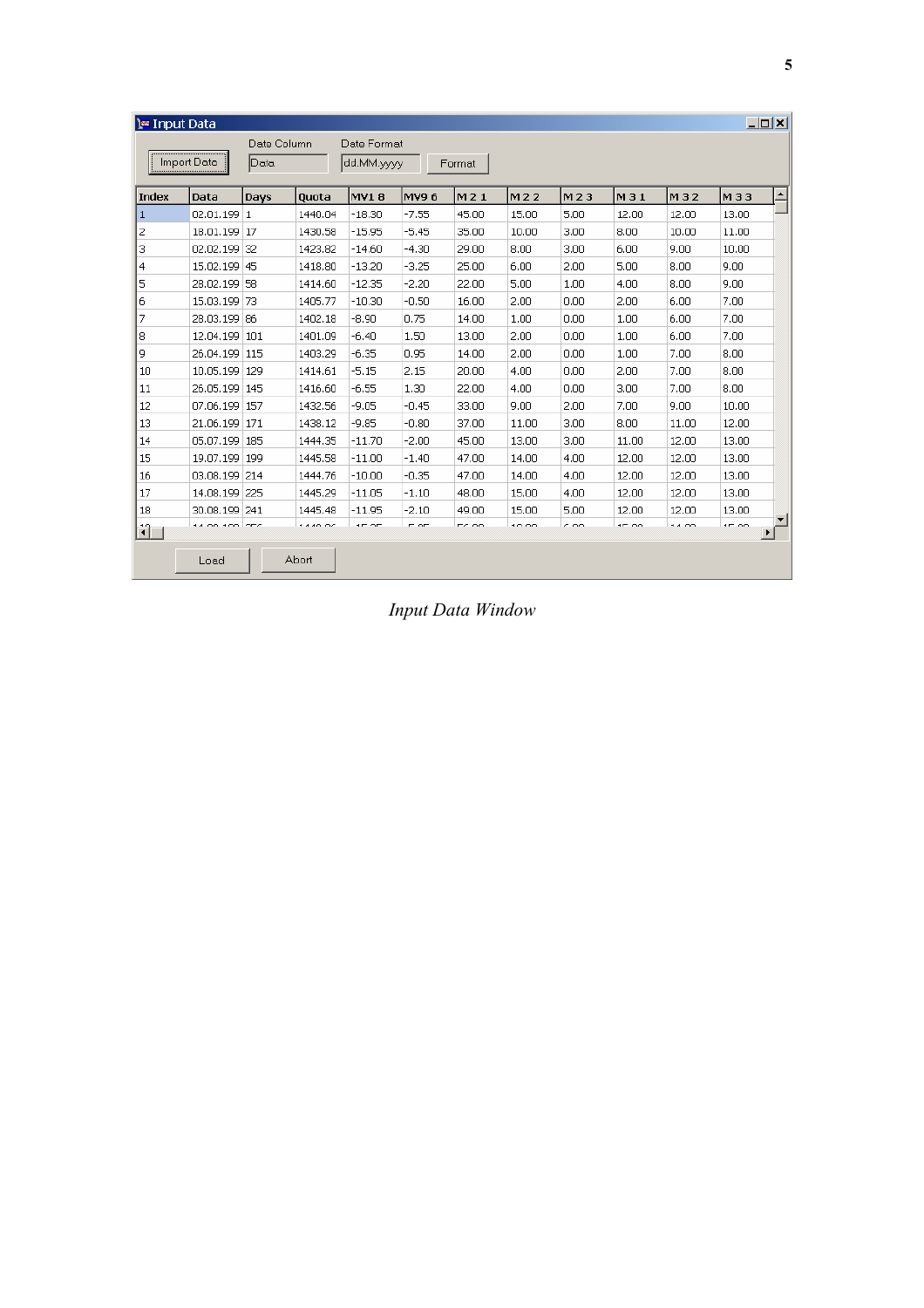# <span id="page-5-0"></span>*Defining regressors*

After importing the data, the next step is to define the regressors. From the menu select **Edit | Regressors...** or click **xy** in the menu bar. This opens the **Regressor Editor** that lets you define the regressors and the response (y-variable).

- From the list with all variables at the left select one or more variables you want to transform.
- In the middle, select one of the categories (Level, Season, Drift, Temperature, Average/Delay, and Extra) and select the transformations you want apply. For some categories, the most commonly used transformations are already selected, but you can always select different ones.
- Press the **Add** button to add the regressors to the list at the right. If you need to make changes, you can **Remove** regressors or change their order by pressing the **Up** and **Down Arrow** buttons.
- Select the **Y-Variable** (response variable).
- Click **OK** to close the Regressor Editor.



*Regressor Editor* 

# *Performing the regression*

When you are back from the **Regressor Editor**, the **Regression Table** in the **Main Window** shows all regressors including a constant, and the **Plot Region** shows the response variable.

To perform the regression analysis press the **Regression** button.

The **Regression Table** shows the results for each regressor. The main result are the regression coefficients. More important for the model building, however, are the p-values and the VIF's (Variance Inflation Factors). Regressors with large p-values (> 1%) have a regression coefficient not significantly different from zero and should be eliminated. Regressors with high VIF's (>100) indicate a multicollinearity, that should be avoided.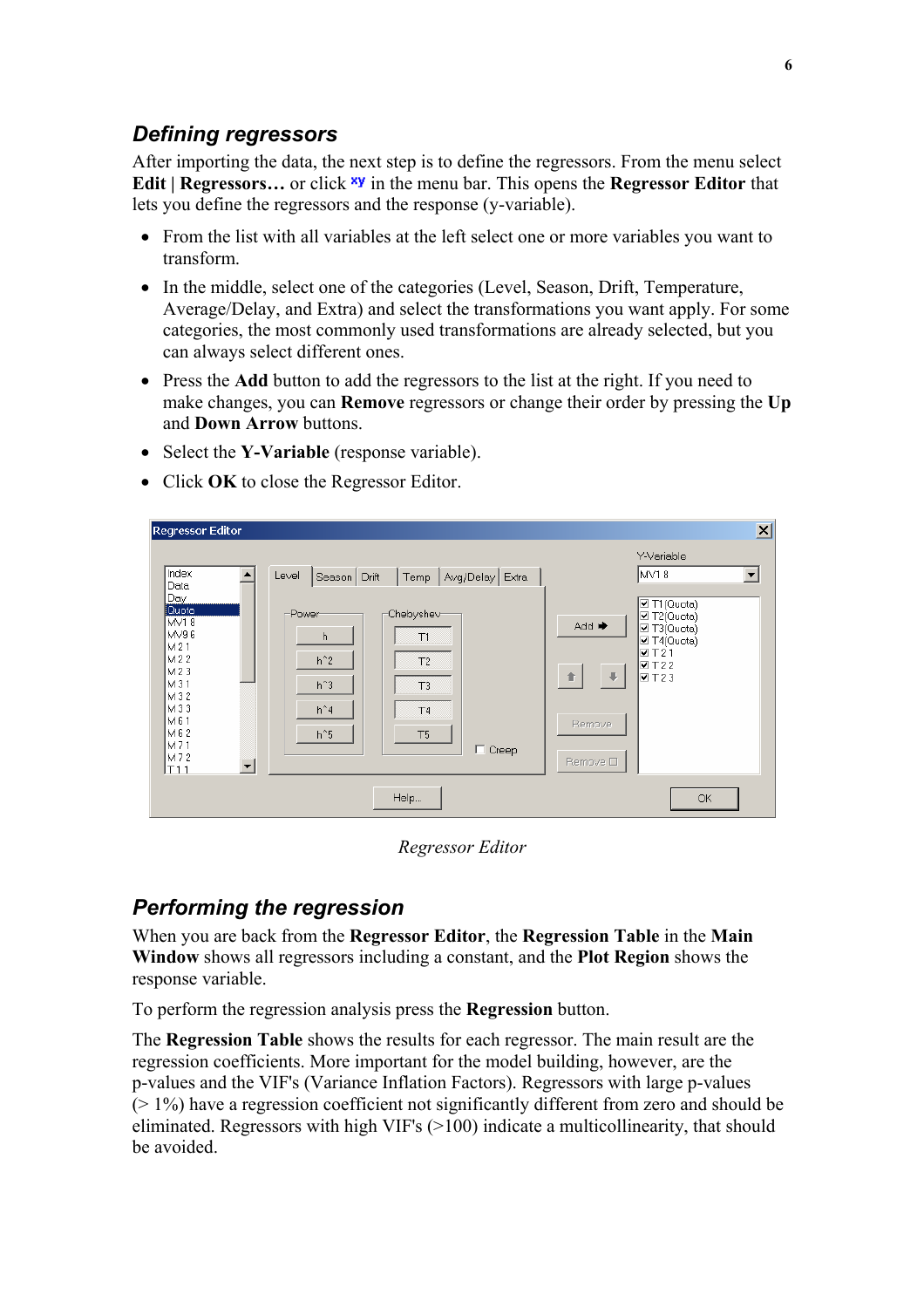<span id="page-6-0"></span>Some information is displayed above the Regression Table: Number of regressors, Maximum p-value, Maximum VIF, Number of missing values. When the maximum p-value or the maximum VIF are above the limit, the background of the corresponding display is changed to white. The limit values are shown, when the cursor is moved over the respective display. The values can be changed in **the Edit | Options…** menu.

The **Summary Tables** to the right of the Regression Table show the summary of the regression and the errors for the regression and the prediction period, respectively. The most recent values are shown at the bottom of the tables. Numbers from a few previous calculations are shown for comparison.

You can view the different plots by choosing the tabs in the **Plot Region**. Within some of the plots you can also select different curves by checking or unchecking them in the legend. In the first three plots (Regression, Residual, Regressors) the regression period is shown by a light grey background. If you have regressors with a startup time, the overall startup time is shown by a dark grey background.

### *Modifying the Regression Model*

#### **Eliminating and selecting regressors**

You can eliminate unwanted regressors manually by unselecting them and pressing the **Regression** button, or automatically by pressing the **Eliminate** button or the upper **Auto** button. **Eliminate** eliminates the regressor with the largest p-value (or equivalently the smallest absolute t-statistic). **Auto** performs several elimination steps until the largest p-value is below the limit value.

Analogously, there is a **Select** button and an **Auto** button for including regressors. For defining more regressors go back to the **Regressor Editor** (**Edit | Regressor…**).

#### **Changing the regression period**

The **Regression Period** may be changed by dragging the red and the green **Plot Cursors**. For exact values you can also select the dates in the two boxes above the plot region labelled **From** and **To**, respectively. After changing the regression period you have to update the regression by pressing the **Regression** button.

### *Exporting Results*

There are different ways to view and export the results of a regression analysis. Tables with the regression results, the correlation matrix and the eigenvectors can be viewed by choosing **View | Regression…**, **View | Correlation…**, or **View | Eigenvectors…**, respectively in the menu or clicking the corresponding buttons  $\mathbb{E}[\mathbb{E}]$  or  $\mathbb{E}[\mathbb{E}]$  or  $\mathbb{E}[\mathbb{E}]$  in the menu bar. The values in the tables can be selected and copied to the clipboard for pasting in other applications like Excel or Word.

If you want to create your own plots with Excel or some other charting tool, you can copy the necessary data to the clipboard or to a file by choosing **Export | Plot Data…** form the menu.

The most comprehensive information is given by the **Report**. Choose **View | Report...** from the menu or click  $\triangleq$  to generate the report.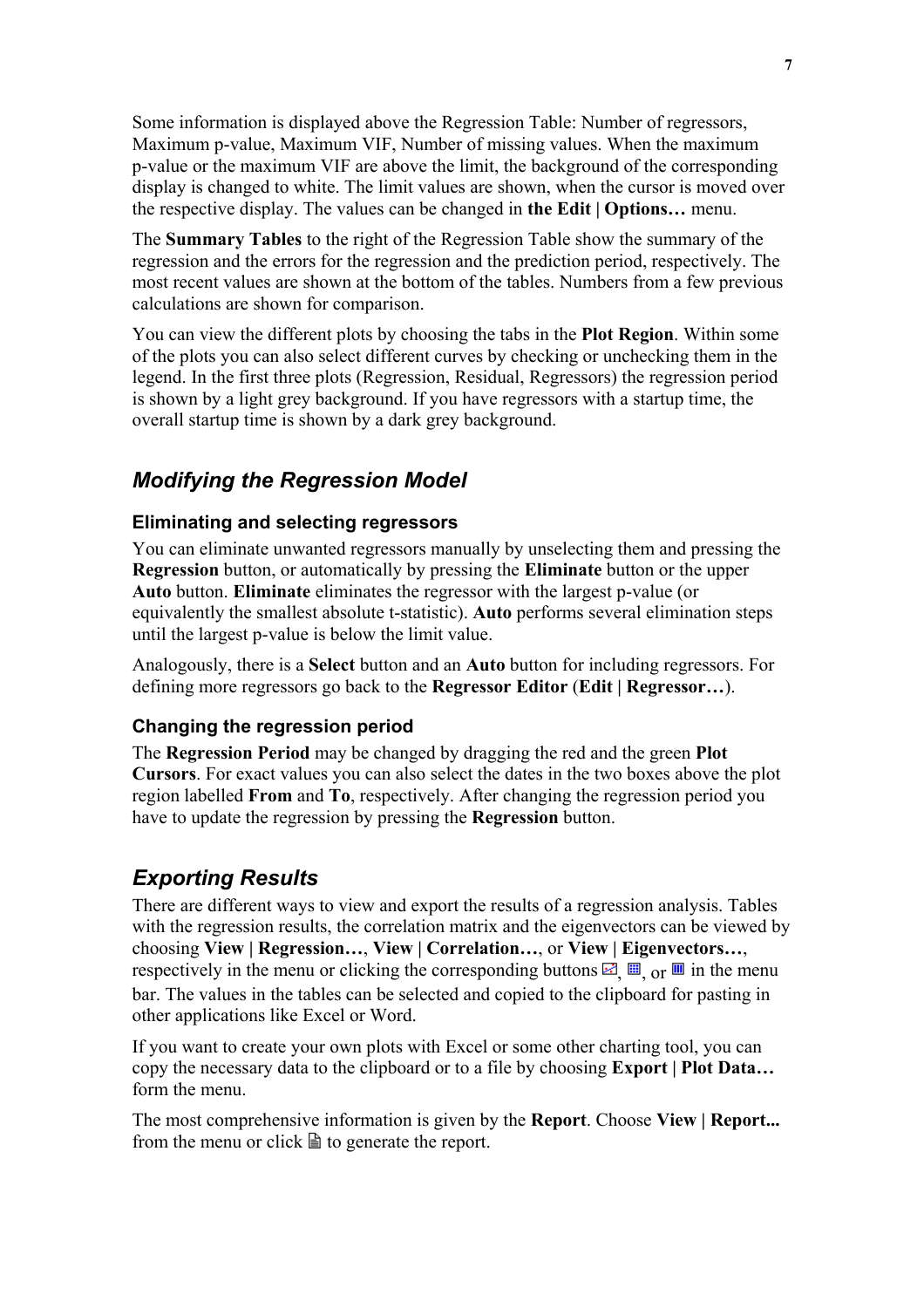# <span id="page-7-0"></span>*Report*

The report shows all relevant results including the plots. You can easily customise the report to your needs and save it as an RTF-file for importing in Word.

To customize the Report select entries from **Edit | Show Text**, **Edit | Show Table,** and **Edit | Show Plot.** To change the title or the comment select **Edit | Title and Comment…** This is the same menu as in the **Main Window.**

The Format menu lets you select different font sizes (**Format | Text Font** and **Format | Table Font Size**). You can also select a height to width ratio for the plots (**Format | Plot Aspect Ratio**) and turn the gray backgrounds on and off (**Format | Regression Background…**).

The File menu lets you setup the printer and print the report. The width of the plots is adjusted to the paper width. You can get larger plots by using a wider paper size or landscape mode.

To export the Report to RTF (for importing in Word) or HTML choose **File | Export…**  Another possibility is to select part or all of the Report and copy it to the clipboard (**Edit | Copy** or **Ctrl-C**). When selecting tables, select the table as part of the global text flow, not the individual cells. Individual cells can be selected but are not copied. Plots are selected by double-clicking.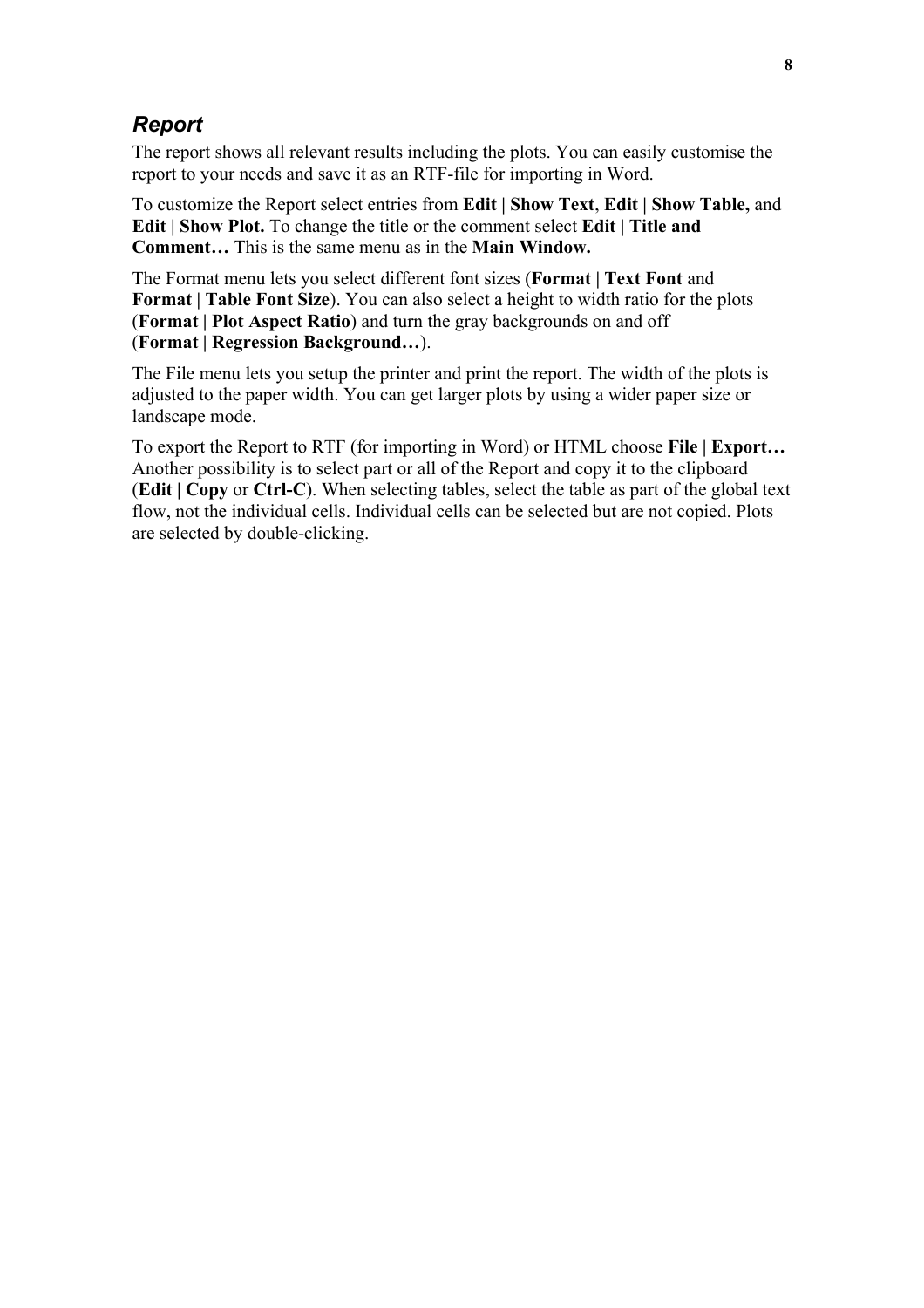# **ExampleDam**

#### **Comment**

The 4 pairs for the spline are taken from 4 water levels and the corresponding deflection obtained from a regression with Chebyshev polynomials.

#### **Description**

Input file: D:\DamRegres\DamReg\Data\ExampleDam.xls Calculation time: 12:07:52 Calculation date: 08.01.2005

#### **Analysis**

Response Variable: MV1 8 Standard Regression No missing values

Startup period: none Regression period: 02.01.1995 - 31.12.1999 (1825 days, 131 values) Prediction period: 12.01.2000 - 19.09.2001 (617 days, 45 values)

| <b>Regression</b>  |              |                   |          |         |            |           |  |  |
|--------------------|--------------|-------------------|----------|---------|------------|-----------|--|--|
| Regressor          | <b>Coeff</b> | Std Error It-stat |          | p-Value | <b>VIF</b> | Std Coeff |  |  |
| Constant           | $-2.639$     | 2.016             | -1.309   | 0.193   | 0.0        | 0         |  |  |
| spline(Quot<br> a) | 0.9895       | 0.02965 33.37     |          | 0.000   | 3.1        | 1.115     |  |  |
| T 2 1              | $-0.5735$    | $0.09783 - 5.863$ |          | 0.000   | 4.3        | $-0.2309$ |  |  |
| T 2 2              | $-2.118$     | 0.1879            | $-11.27$ | 0.000   | 1.7        | $-0.2783$ |  |  |
| T <sub>23</sub>    | 1.266        | 0.07236 17.49     |          | 0.000   | 3.6        | 0.6302    |  |  |



*Report*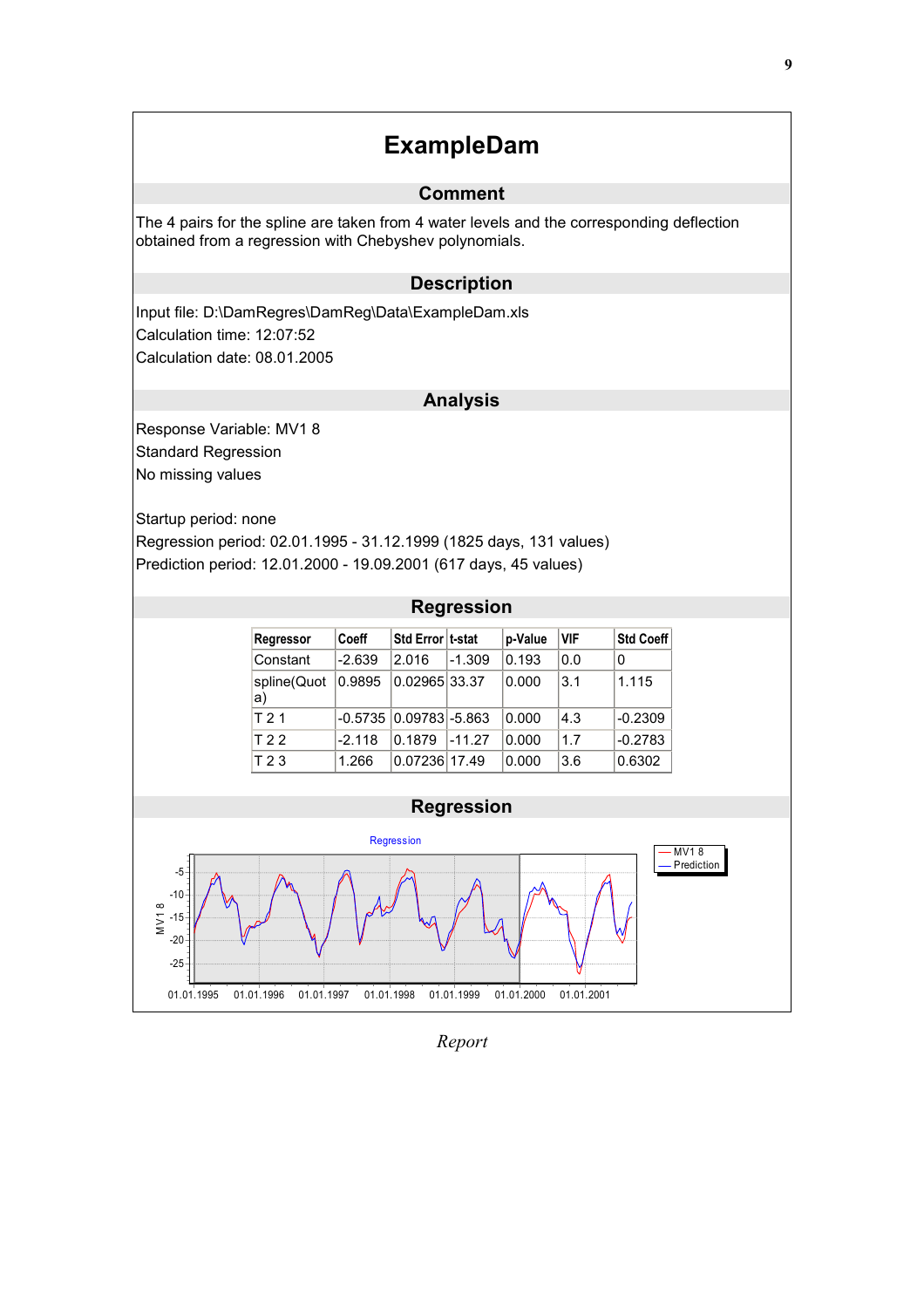# <span id="page-9-0"></span>*Saving the model*

You can save the model by choosing **File | Save** or **File | Save As…** from the menu. This saves the name of your input data file, all modifications in the Regressor Editor, the regressors with their transformation functions, and the regression period. Also saved are the regression coefficients. When the model is opened later, the input data file is read in, the regressors are recalculated and the regression is performed. The calculated regression coefficients are compared with the saved coefficients and a message is shown if there are any differences.

# *Modifying transformations*

Although most functions commonly used are defined in the **Regression Editor** there might be a need to use different functions. To modify a function, right-click the corresponding button and select **Edit**. Depending on the kind of function, a corresponding function editor opens. Many functions may be defined by the general **Function Editor.** More specialized functions, such as temperature transformations, have their own specialized function editors.

In all function editors you can define the label to appear on the button, the name for the regressor as it appears in the list at the right of the **Regressor Editor** and in the **Regression Table.** In the general **Function Editor** you can define the function as a formula, in the specialized function editors you can change only parameters of the corresponding function.

For more information on how to use the function editors, press the corresponding **Help…**

| <b>Function Editor</b>    |                               |  |
|---------------------------|-------------------------------|--|
| <b>Button Label</b>       | Regressor Name<br>$$^{\sim}2$ |  |
| Auxiliary Definition      |                               |  |
| h=center(\$)              |                               |  |
| <b>Function Defintion</b> |                               |  |
| h^2                       |                               |  |
| $\Gamma$ Use Spline       | Spline                        |  |
| OK                        | Cancel<br>Help                |  |

*General Function Editor* 

Instead of defining the function by a formula, it can also be defined by a spline function. Press the **Spline…** button to invoke the **Spline Editor**. To define a spline function, fill in some points in the **X-Y-Table** and press the **Plot** button. The x-values must be in increasing order and there must be at least 3 points. To use a vertical x-axis (e.g. if x is the water level), check the **Vertical x** box.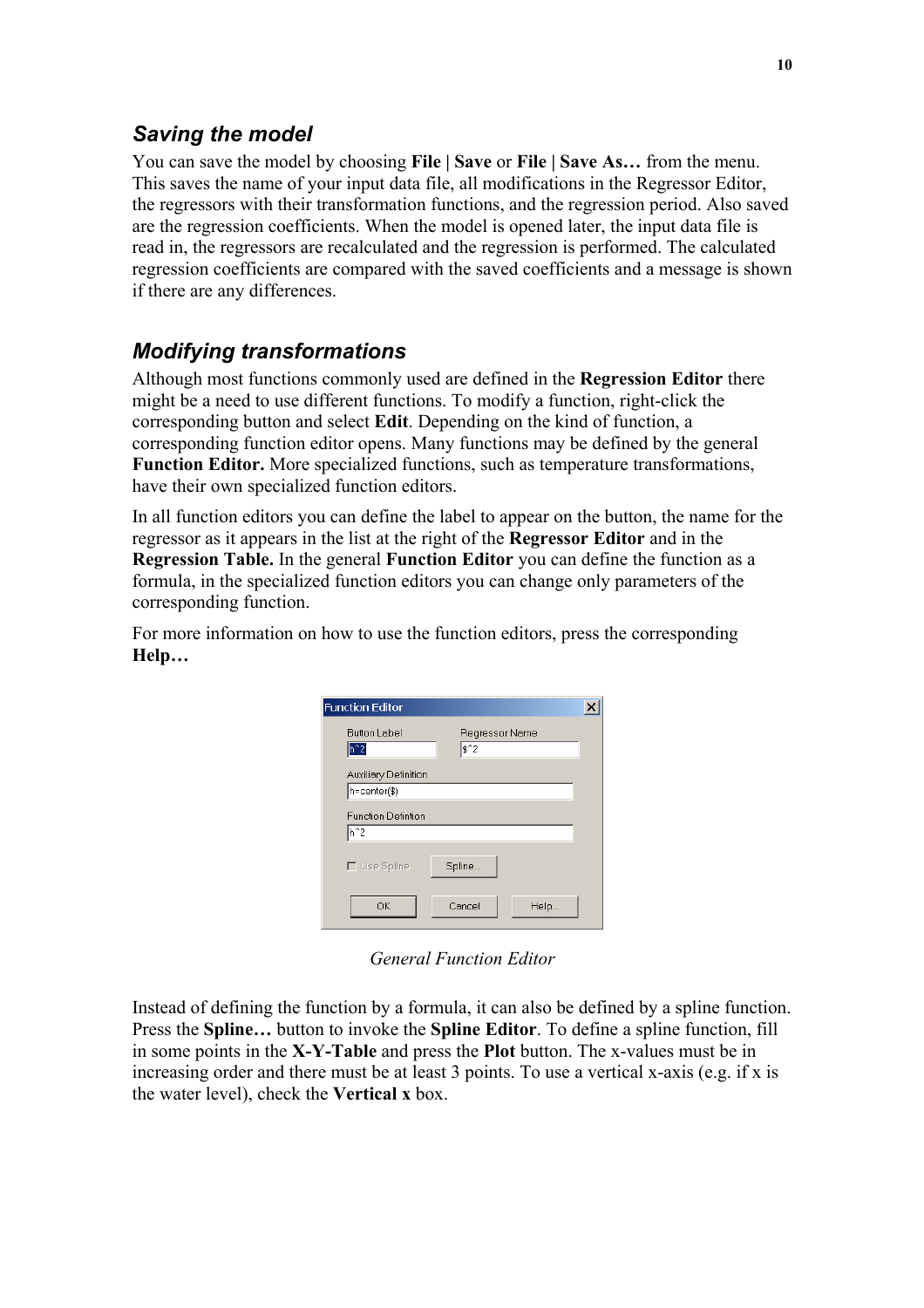

*Spline Editor*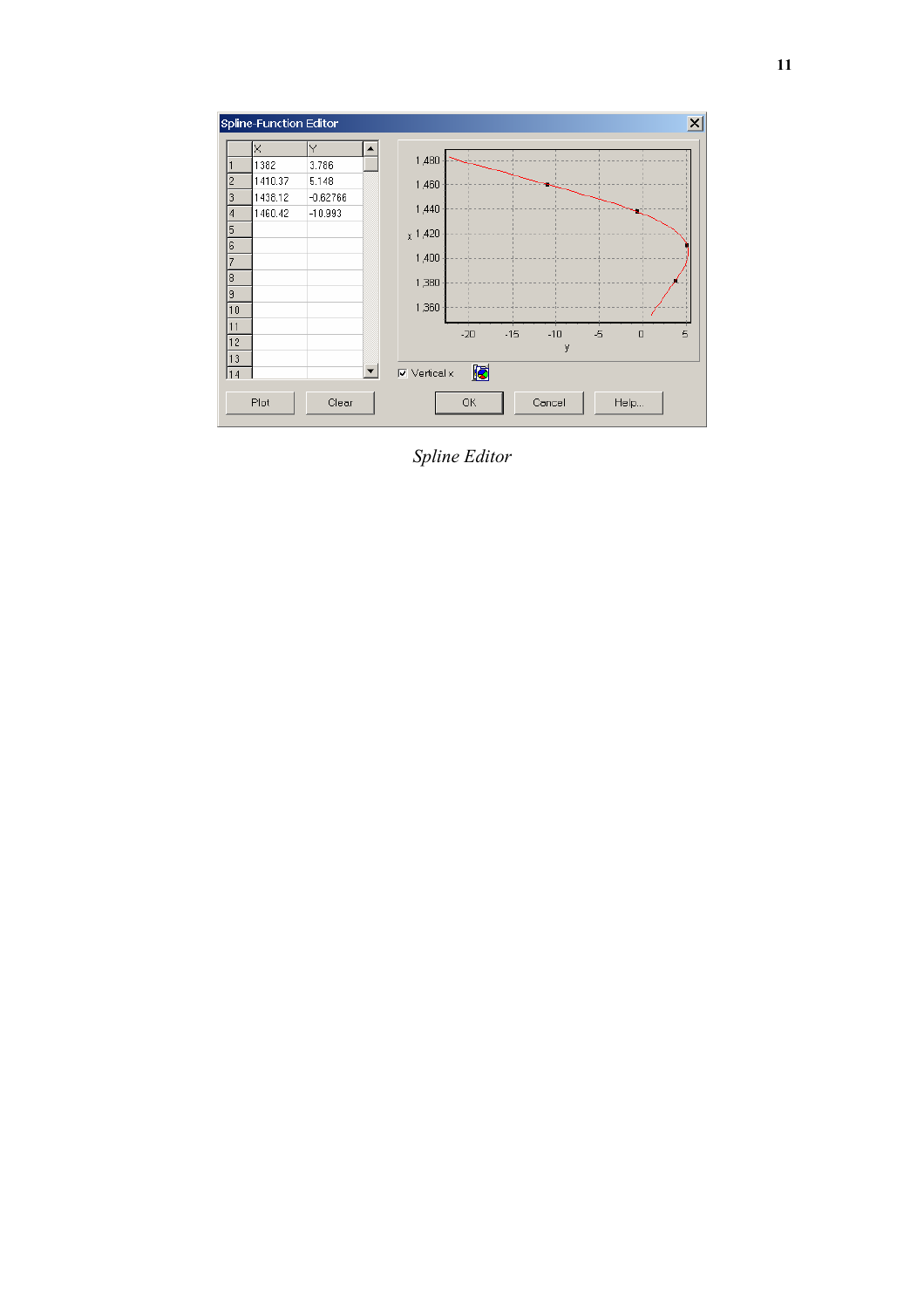# <span id="page-11-0"></span>**Main Window**

### *Menus*

The menus with icons are also accessible through the corresponding tool buttons.

### **Menu File**

- **New Model…** Create new model and open data file.
- *<del>C</del>* Open Model... Open existing model.
- Save: Save model.  **Save As…** Save model with a different name. **Exit:** Exit application.

### **Menu Edit**

 **Regressors…** Open regressor editor for defining regressors and response variable. **Title and Comment…** Open window for entering title and comment.

**Options...** Change options such as confidence level or maximum p-value. **Select all Regressors:** Select all regressors in the main table. Also available as popup menu.

 **Deselect all Regressors:** Deselect all regressors in the main table. Also available as popup menu.

### **Menu View**

- **Data…** Open window with table showing input data.
- **■** Correlation... Open window showing the correlation matrix.
- **■** Eigenvectors... Open window showing the singular values and eigenvectors.
- **Regression...** Open window showing the regression results.
- **Report…** Open window showing the Report.

The correlation matrix, the eigenvectors, and the regression results are also available in the Report.

### **Menu Export**

**Plot Data…** Export plot data to tab-separated file or to clipboard. Plot data can be used to generate plots with other programs such as Excel.

### **Menu Help**

**◆ Contents...** Show Help. About… Information about the software.

### *Regression Table*

The **Regression Table** shows the following regression results:

- **Regressor:** Regressor name and checkbox for selecting the regressor. The first regressor is always the constant and should be selected.
- **t-stat:** t-statistic, equals Coefficient / Std Err. For inactive regressors, this value is shown in parenthesis and represents the value that would be there if the regressor were selected.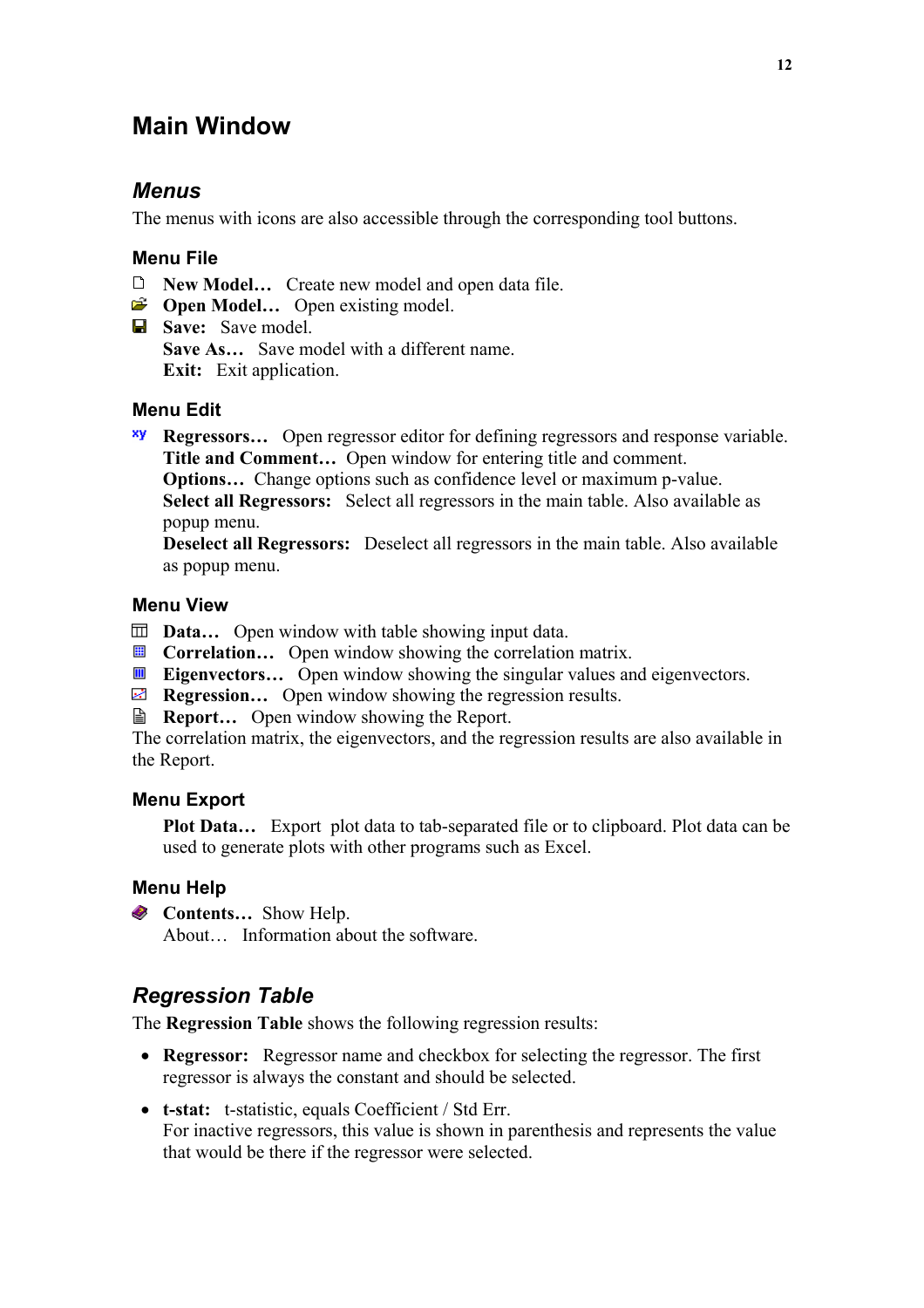- <span id="page-12-0"></span>• **p-val:** p-value corresponding to the t-statistic. For inactive regressors, this value is shown in parenthesis and represents the value that would be there if the regressor were selected.
- **VIF:** Variance inflation factor
- **Coefficient:** Regression coefficient
- **Std Err:** Standard error of the regression coefficient
- **Std Coeff:** Standardized regression coefficient, regression coefficient for standardized regressors and response

When **Sorted** is checked, the regressors are sorted by ascending p-values. The Constant is not included in sorting but always shown at the top. Sorted regressors are useful for manual elimination.

# *Summary Tables*

#### **Regression Summary**

- **SS Res:** Residual sum of squares
- **MS Res:** Residual mean square, equals SS Res / number of degrees of freedom, estimate for variance (standard deviation square)
- **R2:** Coefficient of multiple determination
- **F-stat:** F-statistic
- **signif F:** Significance of F-statistic, p-value corresponding to the F-statistic
- **DW-stat:** Durbin-Watson-statistic
- **Observ:** Number of observations, needed also for the interpretation of the Durbin-Watson-statistic

#### **Regression Errors**

- **SS Res:** Residual sum of squares for regression period
- **MS'Res:** SS Res / number of observations (slightly different from MS Res)

### **Predictions Errors**

- **SS Res:** Residual sum of squares for prediction period
- **MS'Res:** SS Res / number of observations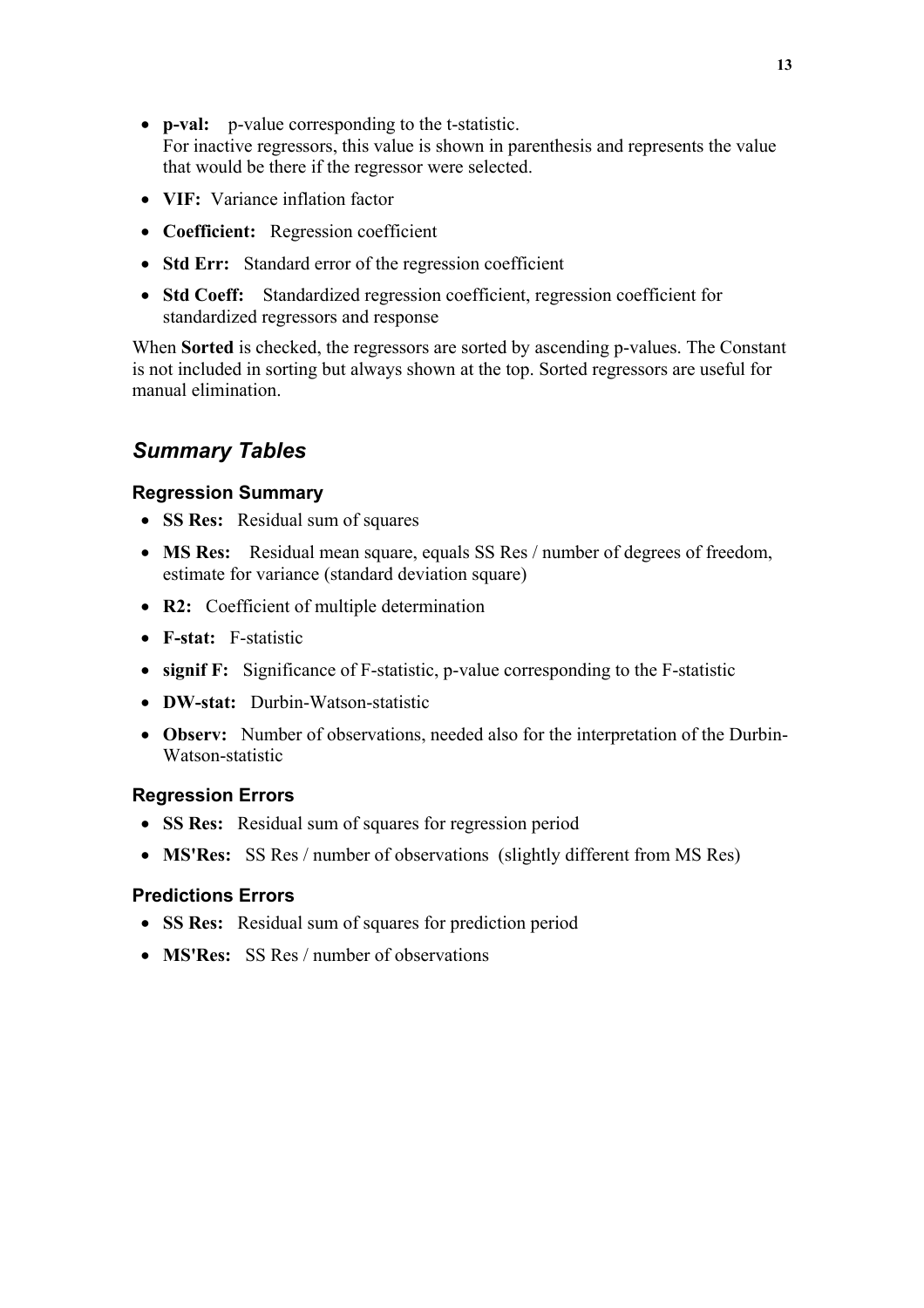# <span id="page-13-0"></span>*Plotting Control*

### **Zooming and Scrolling**

Reset to normal view (no zoom and no scroll).

Scroll the plot by periods. Cycles through the following views (if available): 1. All periods, 2. Regression and prediction periods, 3 Regression period, 4. Prediction period.

Change to zoom mode. In zoom mode you can select a zoom window by dragging the cursor with the left mouse button from left to right. Dragging from right to left resets the zoom. Scroll horizontally and vertically with the right mouse button.

### **Changing Appearance**

Toggle the visibility of the plot cursors in the regression plot (first tab).

Invoke the plot editor. The plot editor lets you modify the appearance of the plot in many ways. Changes are, however, only temporary and are lost when the plot is updated due to a new regression calculation.

### **Copying and printing**

Copy the plot (as metafile) to clipboard.

 $\Box$  Open the print dialog for the plot.

Copying and printing can also be done from the Report.

### **Selecting regression period**

Move the red and green plot cursors in the Regression plot or select From and To date for small time steps.

# *Exporting Plot Data*

The menu **Export | Plot Data…** lets you export plot data to a tab-separated file (**Save…**) or to the clipboard (**Copy**). These data can be used to generate plots with other programs such as Excel. You can select what data to save by checking the corresponding boxes. Y-values, prediction and residuals are always saved.

**Pre-Regression:** Y-values before the regression period

- **Confidence:** Prediction interval, extrapolation and exceedance for prediction and residuals
- **Regressors:** Regressors**,** either individually or grouped by categories depending on the selection in **Edit | Options…**
- **Statistics:** Distribution of residuals, autocorrelation

The confidence level is the same as the one selected in **Edit | Options…** but may be changed temporarily for exporting the data.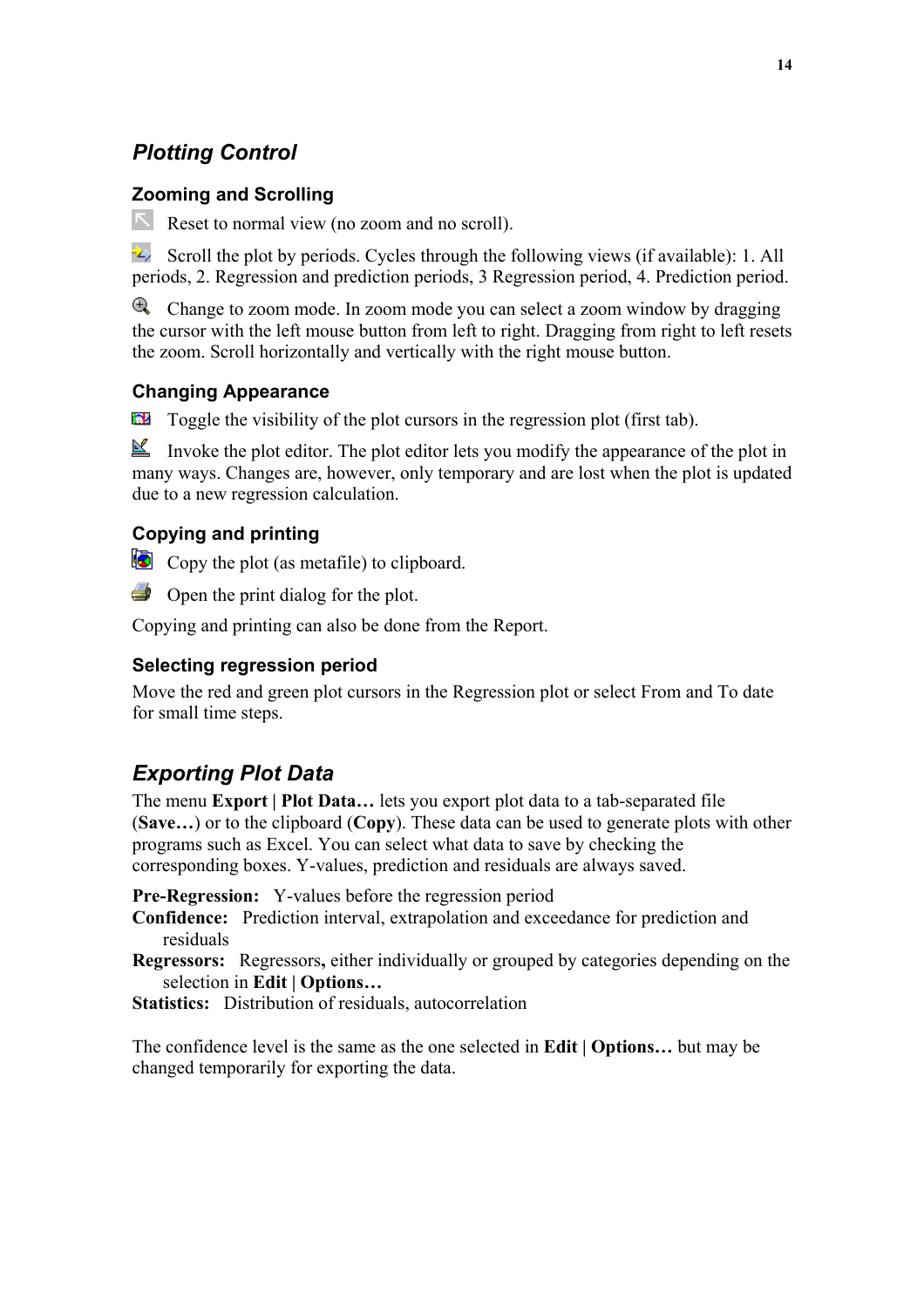# <span id="page-14-0"></span>**Report Window**

The report contains all results of a regression analysis. It can be customized to include only selected items, can be printed, exported to RTF and HTML and copied to the clipboard.

### **Menu File**

The menu File lets you preview, print, and export the report. The following items are available:

**Print Preview… Print… Print Setup… Export… Close**  The report can be exported to RTF (for import in Word) and to HTML.

Changing the paper size or orientation (Print Setup…) also influences the size of the plots.

### **Menu Edit**

The menu Edit lets you customize the content of the report. You can modify the title and the comment and select various text items, tables and plots. Copy and Select All let you copy the report to the clipboard. The following items are available:

 **Copy Select All Title and Comment… Show Text >Title, Comment, Description, Analysis Show Table > Correlation, Eigenvectors, Regression, Definition, Summary, Error Summary Show Plot > Regression, Residual, Regressors, Probability, Pred/Res, ACF** 

### **Menu Format**

The menu Format lets you select an overall size for text, tables and plots. The following items are available:

**Text Font Size > Large, Medium, Small Table Font Size > Large, Medium, Small Plot Aspect Ratio > As in Main Window, 0.2, 0.3, 0.4, 0.5 Regression Background** 

Table font size is relative to text font size. Small table font size is useful to fit large tables to the page width (many regressors).

Plots are scaled to the width of the paper (with 2.5 cm left and right margin), so changing the paper size or orientation (**File | Print Setup…**) changes the size of the plots. The height of the plots is determined by the aspect ratio selected in this menu.

The startup and regression periods in the plots (regression, residual and regressor) are plotted with a dark grey and light grey background, respectively. If the background is unselected in this menu, only a grey frame is plotted to indicate the regression period.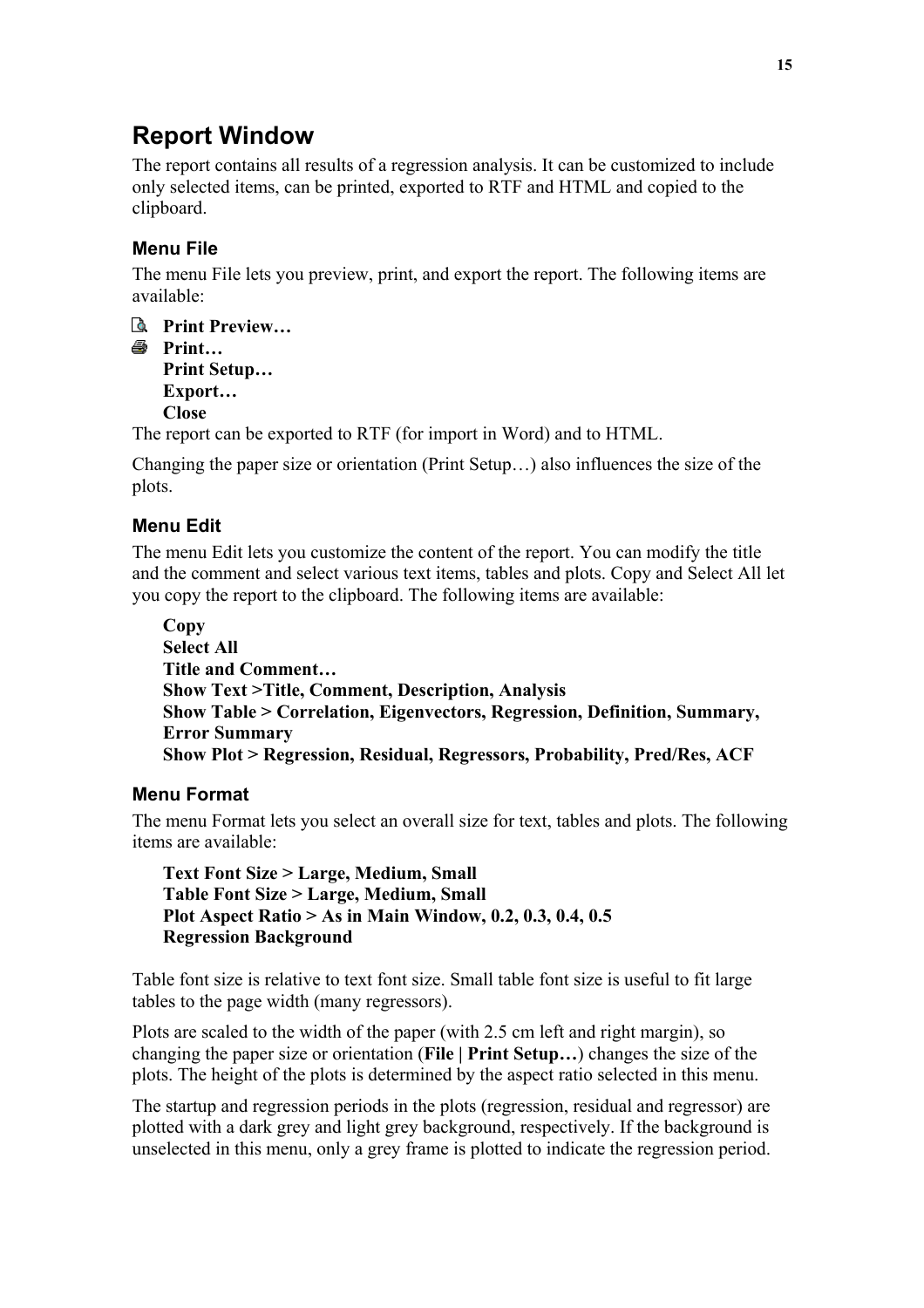#### **Selecting tables and plots with cursor**

Tables should be selected as a whole, i.e. by dragging the cursor over the whole table (starting to the left or above the table). Selecting all individual cell is possible but the selection cannot be copied to the clipboard. If you need to copy partial tables you can use the tables available in the menu **View** of he **Main Window**.

Plots are selected either by double-clicking or by dragging the cursor from the left of or from above the plot.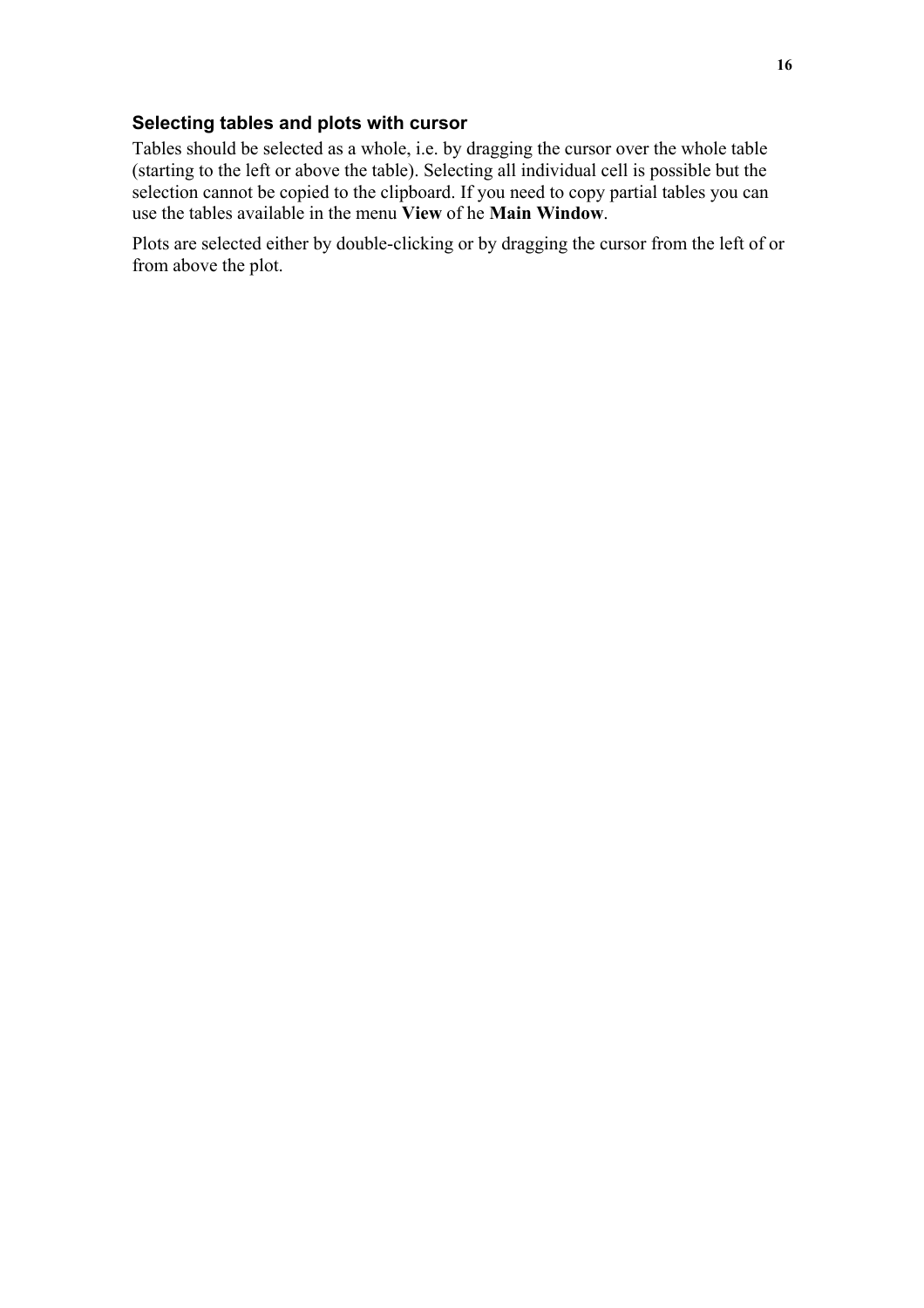# <span id="page-16-0"></span>**Defining Regressors**

### *Regressor Editor*

Defines regressors and the response variable.

At the left, there is a list of all variables read from the data file, including the generated variables "Index" and "Days" (if a date column is present). Select a single variable or several variables (shift-click for consecutive items, ctrl-click for non-consecutive items).

The middle part of the regressor editor contains several buttons for selecting transformation functions grouped by categories Level, Season, Drift, Temperature, Average/Delay, and Extra. Choose a category and select the buttons you want to use. The functions associated with the different buttons can be modified by right-clicking them. For information on individual categories see next section (Regressor Transformations).

Push the **Add** button to actually include the regressors in the list at the right. Each variable selected is transformed by each function selected. You can change the order of the regressors using the **Up** and **Down Arrows**, remove selected regressors by pressing the **Remove** button, and remove unchecked regressors by pressing the **Remove □** button.

To modify a regressor, remove it and add a new one. Modifying the definition of a function does not modify regressors already added.

To define the response variable, select it from the **Y-Variable** list.

### *Regressor Transformations (Categories)*

The following categories are available in the Regressor Editor:

- **Level:** Contains functions for transforming the water level. Predefined functions are polynomials and Chebyshev polynomials. Check the **Creep** box to apply creep effects for all selected transformations. The Creep function can also be modified by right-clicking the **Creep** checkbox**.**
- **Season:** Contains functions modelling seasonal changes. Predefined functions are Sine and Cosine functions.
- **Drift:** Contains functions for long-time behaviour such as inelastic deformations of the foundation.
- **Temperature:** Contains functions for calculating the temperature in the dam from measured temperatures at the surface. A simple one-dimensional heat conduction model is used. Points near the surface respond to high-frequency variations and can only be calculated if the time steps are small enough. E.g. for temperatures at a depth of 2 meters the time step should be not more one week, for time steps at 4 meters it should be not more a month. The program roughly checks the resolution and gives a warning if it is not adequate.

**Average/Delay:** Contains functions for time averaging and time shifting of variables. **Extra:** Can be used for any special effects not belonging to any other category.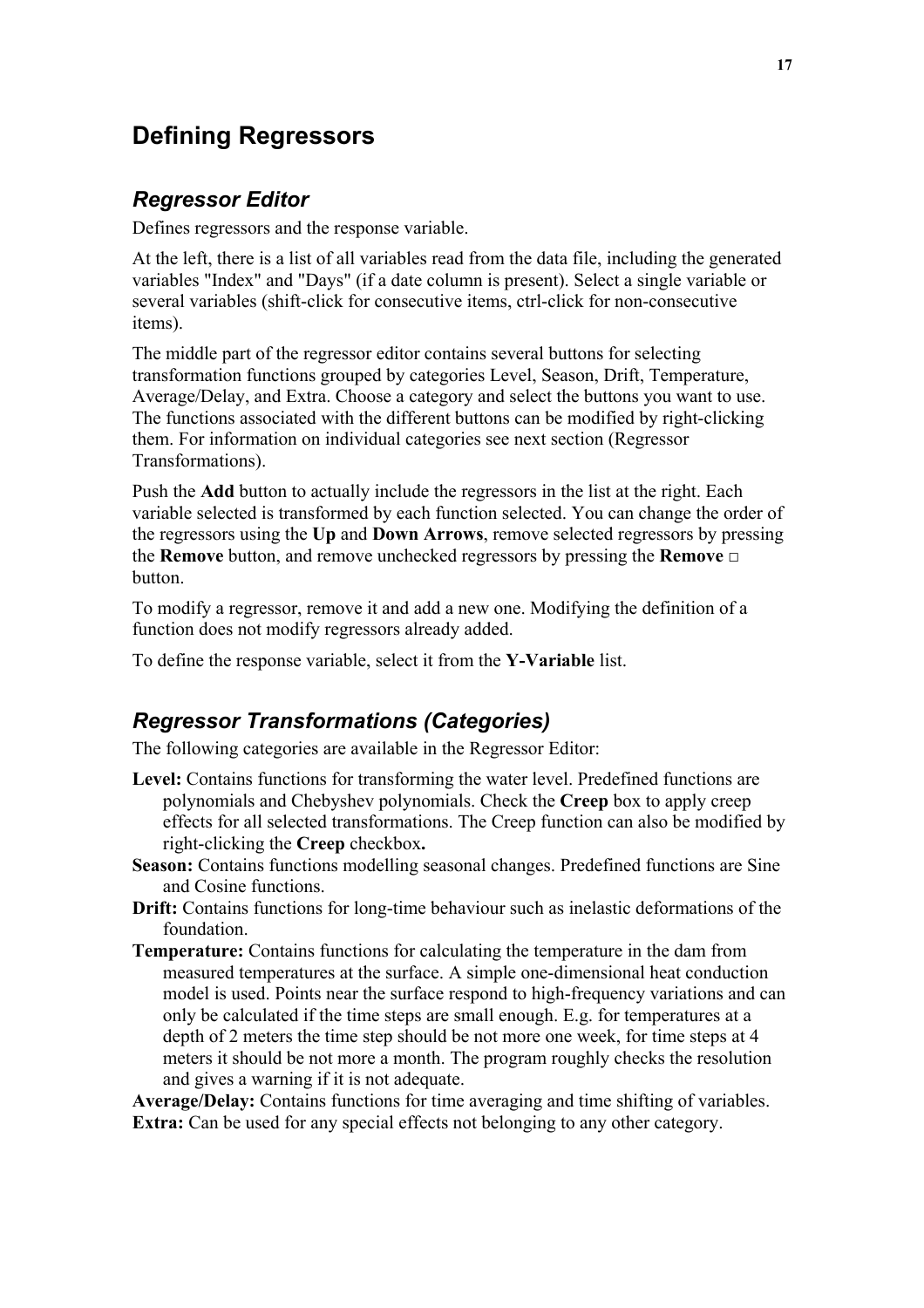# <span id="page-17-0"></span>*General Function Editor*

Define a function either by a formula or by a spline passing through several user defined points. The general function editor is used to define polynomials, seasonal functions, drift functions and extra functions.

### **Button Label**

Text displayed on the button of the regression editor. Should be short enough to fit in the button.

### **Name**

Text used as the name for the regressor. Should be a relatively short name to identify the regressor in the regression table. The letter \$ is substituted by the actual variable name.

### **Auxiliary Definition**

Formula to define an auxiliary function for use in the function definition. May be empty.

Examples: h=center(\$), h=  $(\text{$}1200)/200, \text{$}115/365$ 

### **Function Definition**

Formula to define the regressor.

Examples:  $h^2$ , sin(t), where h or t are given by the Auxiliary Definition.

### **Formulas**

Use \$ as a placeholder for the variable. Undefined variables and functions are treated as zero.

To define a function (Auxiliary Definition) use  $f = \sin$ , or  $f = \sin(\theta)$ , to evaluate it use f(\$). Do not type  $f(\$)=\sin(\$)$ . The parser will try to evaluate  $f(\$)$  and give an error.

Formulas may contain the following constants, operators and functions:

- Constant: e, pi
- Operators:  $+, -, *, /, \triangle$
- Functions: sin, cos, exp, ln, sqrt, abs, ramp, step, center

The step function (step) is the function 1, if  $x > 0$  and 0 if  $x < 0$ . Similarly, the ramp function (ramp) is x, if  $x \ge 0$  and 0 if  $x < 0$ .

The center function centers the variable with respect to its mean value.

**Restriction:** Only functions of one variable can be defined.

### **Use Spline**

Check for using a spline function instead of formulas.

### **Def Spline...**

Press to define the spline function.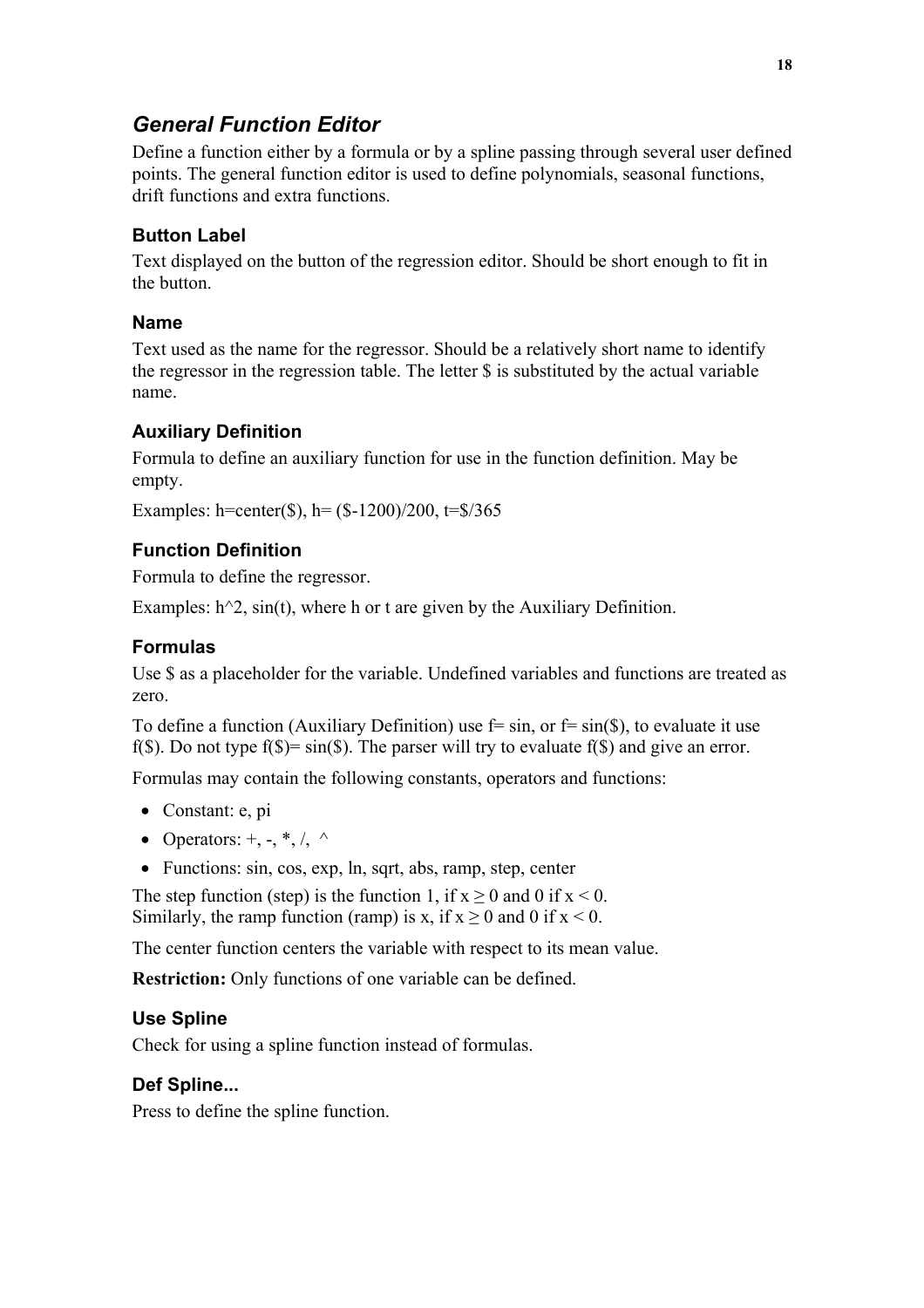# <span id="page-18-0"></span>*Chebyshev-Polynomial Editor*

Define a Chebyshev polynomial. The variable is normalized to take values between -1 and +1. Chebyshev polynomials are particularly suited to capture the influence of the water level. In contrast to ordinary polynomials, Chebyshev polynomials are almost orthogonal and do no lead to high VIF's.

### **Button Label**

Text displayed on the button of the regression editor. Should be short enough to fit in the button.

### **Name**

Text used as the name for the regressor. This should be a relatively short name to identify the regressor in the regression table. The letter \$ is substituted by the actual variable name.

### **Order**

The order of the Chebyshev polynomial.

### **Use Spline**

Check for using a spline function instead of formulas.

### **Def Spline...**

Press to define the spline function.

# *Creep-Function Editor*

Define a function that models the influences of creep. The function is evaluated by a convolution integral. The input variable for the creep function is typically a polynomial that models the elastic behaviour. If **Creep** is checked in the Level tab of the **Regressor Editor,** the creep transformation is applied to all selected Transformations.

### **Button Label**

Text displayed on the button of the regression editor. Should be short enough to fit in the button.

### **Name**

Text used as the name for the regressor. This should be a relatively short name to identify the regressor in the regression table. The letter \$ is substituted by the actual variable name.

### **Creep Parameter**

Parameter used for the creep calculation. A typical value for concrete is 0.01/day.

### **Startup Time**

Time period which has to precede the regression to make sure the influence of initial conditions is negligible. Taking a large startup time is generally not desirable because it reduces the regression period.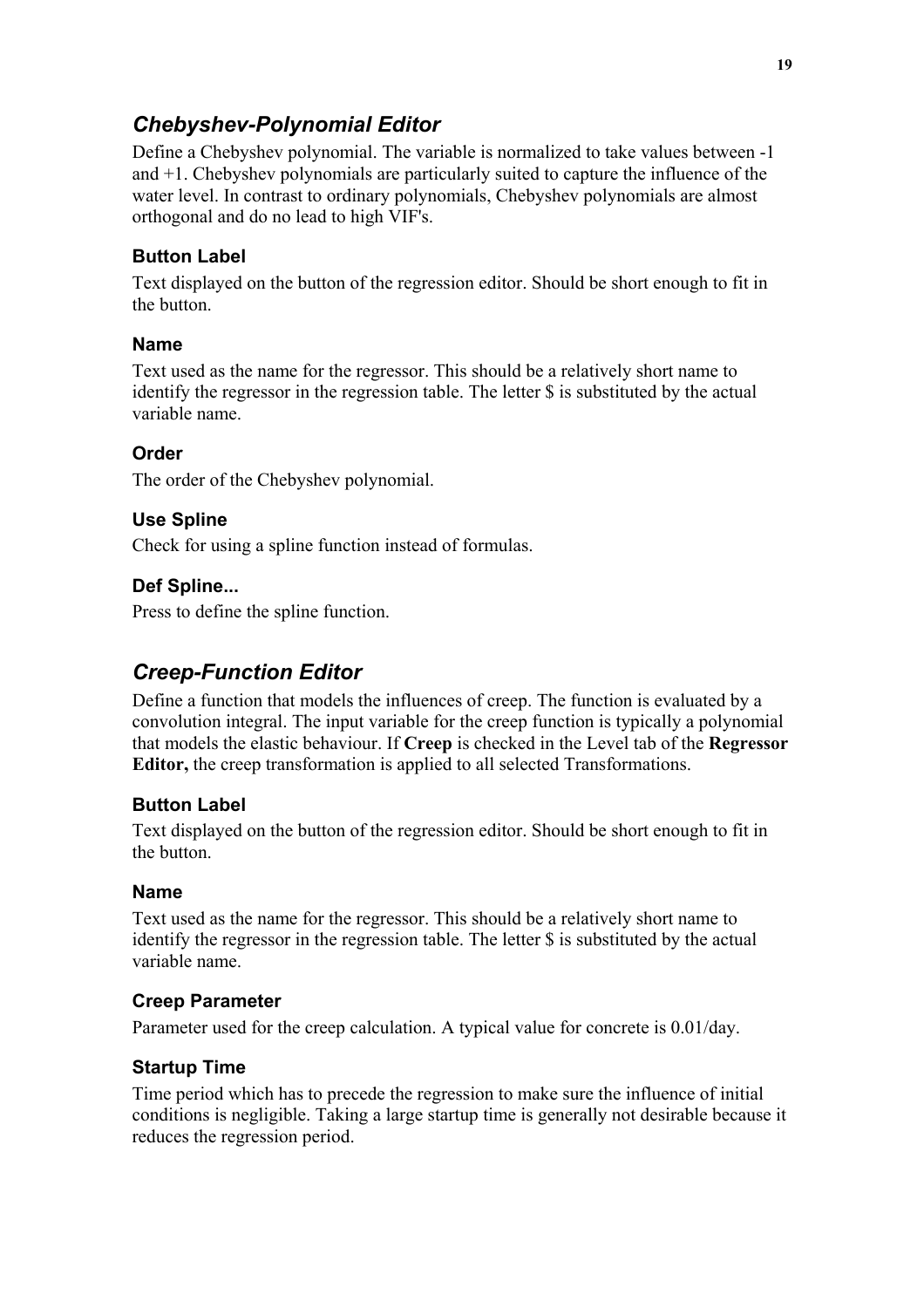### <span id="page-19-0"></span>**Convolution Time**

Longest history that is considered in the convolution integral. If the value is set to 0, the whole past is always included. Considering only a certain time period of the past can considerably speed up the calculation.

# *Temperature-Function Editor*

Define a function that evaluates the temperature at a certain depth from the temperature time history at the surface. The calculation is performed using heat conduction in a semi-infinite domain. The function is evaluated as a convolution integral.

### **Button Label**

Text displayed on the button of the regression editor. Should be short enough to fit in the button.

### **Name**

Text used as the name for the regressor. This should be a relatively short name to identify the regressor in the regression table. The letter \$ is substituted by the actual variable name.

### **Depth**

Depth at which the temperature is evaluated (meters).

### **Diffusivity**

A typical value for concrete is  $0.1 \text{ m}^2/\text{day}$ .

### **Startup Time**

Time period which has to precede the regression to make sure the influence of initial conditions is negligible. Taking a large startup time is generally not desirable because it reduces the regression interval.

### **Convolution Time**

Longest history that is considered in the convolution integral. If the value is set to 0, the whole past is always included. Considering only a certain duration of the past can considerably speedup the calculation.

# *Average-Function Editor*

Define a function for averaging the variable over some time in the past. This is a simple way to include effects of past history.

### **Button Label**

Text displayed on the button of the regression editor. Should be short enough to fit in the button.

### **Name**

Text used as the name for the regressor. This should be a relatively short name to identify the regressor in the regression table. The letter \$ is substituted by the actual variable name.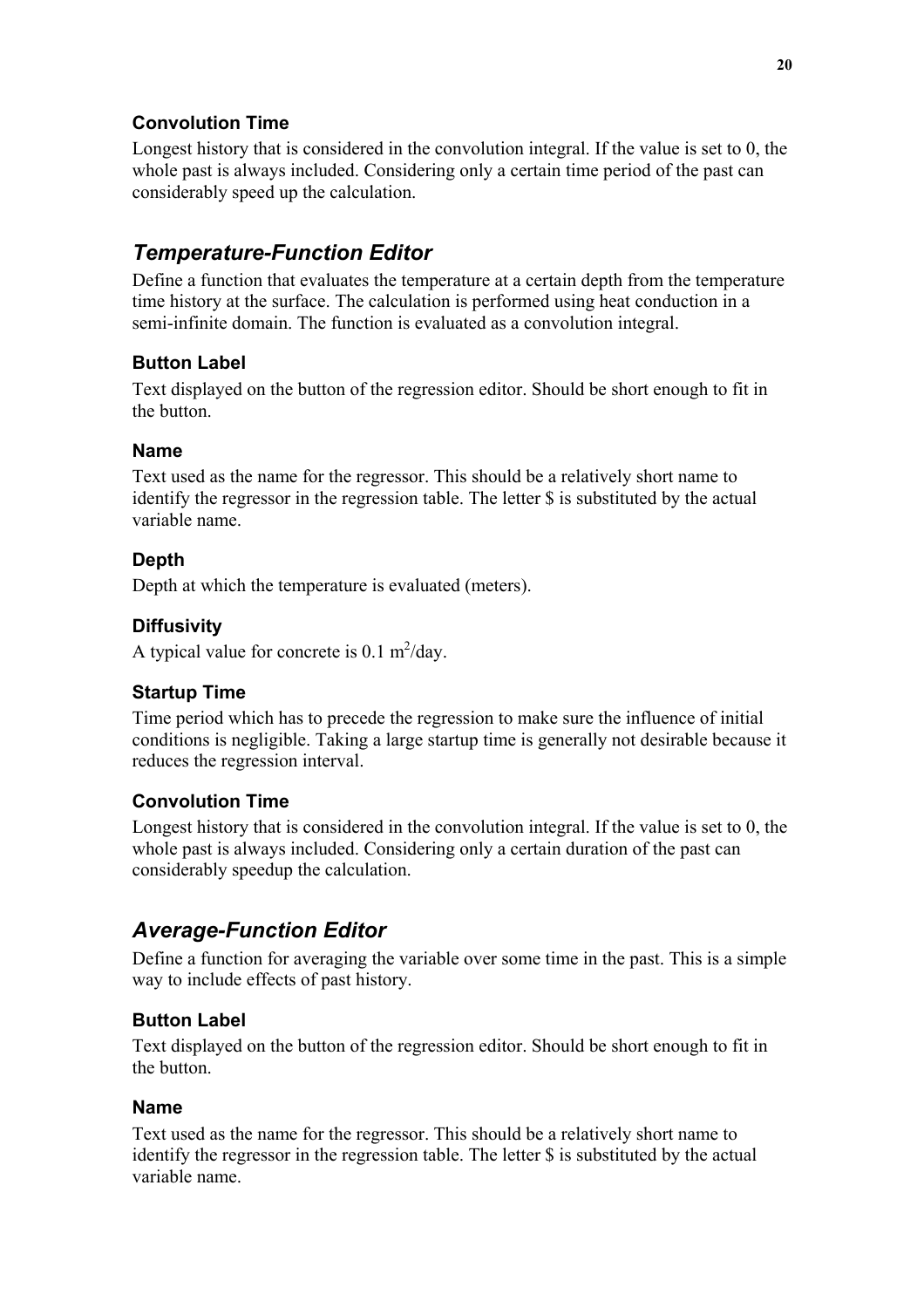### <span id="page-20-0"></span>**Averaging Time**

Time used for averaging. This is a minimum value. For non-uniform time steps, the actual time might be larger.

# *Delay-Function Editor*

Define a time shift function. Each value is shifted by the selected number of time steps. The first value is repeated to fill the gap behind the shifting values.

### **Button Label**

Text displayed on the button of the regression editor. Should be short enough to fit in the button.

### **Name**

Text used as the name for the regressor. This should be a relatively short name to identify the regressor in the regression table. The letter \$ is substituted by the actual variable name.

### **Delay Steps**

Number of time steps used. The time shift is given by the number of time steps rather that the actual delay time.

# *Spline-Function Editor*

Define a spline function by a number of data points. The spline function is a cubic polynomial between data points and has continuous slope and curvature at the data points. Outside of the boundary points, the function is defined by a linear function. The extrapolation range is restricted to an interval of the same size as the interval at the boundary.

### **X-Y Table**

Define the data points as x-y pairs. X-Values must be increasing and there must be a least 3 data points. The table is increased dynamically as you type in.

### **Plot**

Press the Plot button to see the spline defined by the values in the table.

### **Vertical x**

Check to plot the x-variable on the vertical axis. This representation is often used if x is the height of the water level.

### **Clear**

Press the Clear button to delete the data in the table. This is useful for restarting or if you don't need the spline anymore and don't want to save it.

### **Copy to Clipboard**

Press to copy the Plot to clipboard.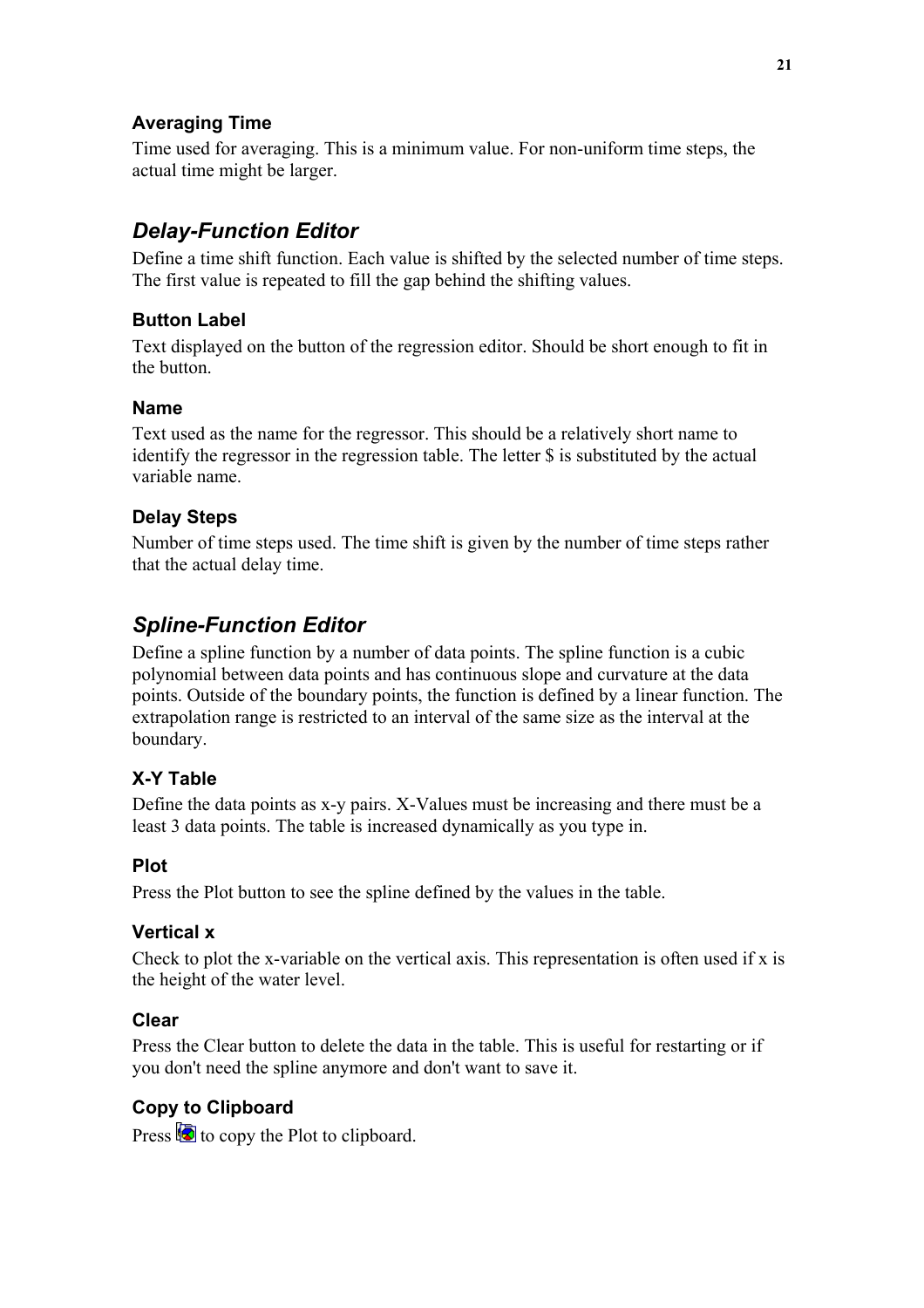# <span id="page-21-0"></span>**Additional Reference**

### *Data and Model Files*

### **Input Data**

Input files may be either Excel files (\*.xls), or text files with tab-separated values (\*.txt) or comma-separated (\*.csv) values. If an Excel file contains more that one worksheet, a dialog shows up, where you have to select the desired worksheet.

Each data column has to have a text on top, describing the variable. Optionally, several title lines can precede the row with the variable descriptions. These lines are ignored by the program. The program generates an index column starting with 1 at the first data row. One column should contain the dates and optionally the time for each row. If no date column is found, the generated index column is used for the time. If more than one column contains date values, the first one is selected automatically. For each column containing date values, the program generates a column with the number of days, starting with one at the first data row.

The directory DamReg\Data\InputTest contains several example files.

A simple algorithm is used to determine the first data line and the date column. The program looks for the first date value and the first floating point value within the first 20 lines. If a date is found, the corresponding row and column are selected as the first data row and the date column, respectively. If no date is found, the row with the first floating point number is selected as the first data row. The first data line and the date column can be changed by the user by pressing the **Format** button and modifying the corresponding values.

There can be empty fields (separated by tabs or another delimiter) for missing values. Input data may have non-uniform time steps, but some time series calculations, like the autocorrelation function, assume more or less equally spaced data. Non-uniform time steps are also introduced by missing values.

#### **Input Format**

For Excel input files, dates, times and floating point values are format-free and are shown in the Input Data Window in the format specified by the Windows Regional Options. Since the same formats are used for reading, no problems are expected in this case. For text input files, the formats may differ from the format specified by Windows regional settings. The program attempts to extract date, time, and decimal separators from the text and use them for the input format.

To determine the date separator, the input is scanned for the first occurrence of the form  $\langle n1 \rangle \langle d \rangle \langle n2 \rangle \langle d \rangle$  where  $\langle n1 \rangle$ ,  $\langle n2 \rangle$ ,  $\langle n3 \rangle$  are any numbers and  $\langle d \rangle$  are two identical single-character date separators (for example 31.12.2004). Optionally, this pattern may be followed by  $\langle n4 \rangle \langle t \rangle \langle n5 \rangle$  or  $\langle n4 \rangle \langle t \rangle \langle n5 \rangle \langle t \rangle \langle n6 \rangle$ , where  $\langle n4 \rangle$ ,  $\langle n5 \rangle$ ,  $\langle n6 \rangle$  are any numbers and  $\langle t \rangle$  are the time separators (for example 12:30 or 12:30:00). The date format, that is the order of the day, month, and year cannot be determined in this way but is taken from the Windows Regional Options. The selected format is indicated at the top of the Input Data window (for example dd.MM.yyyy).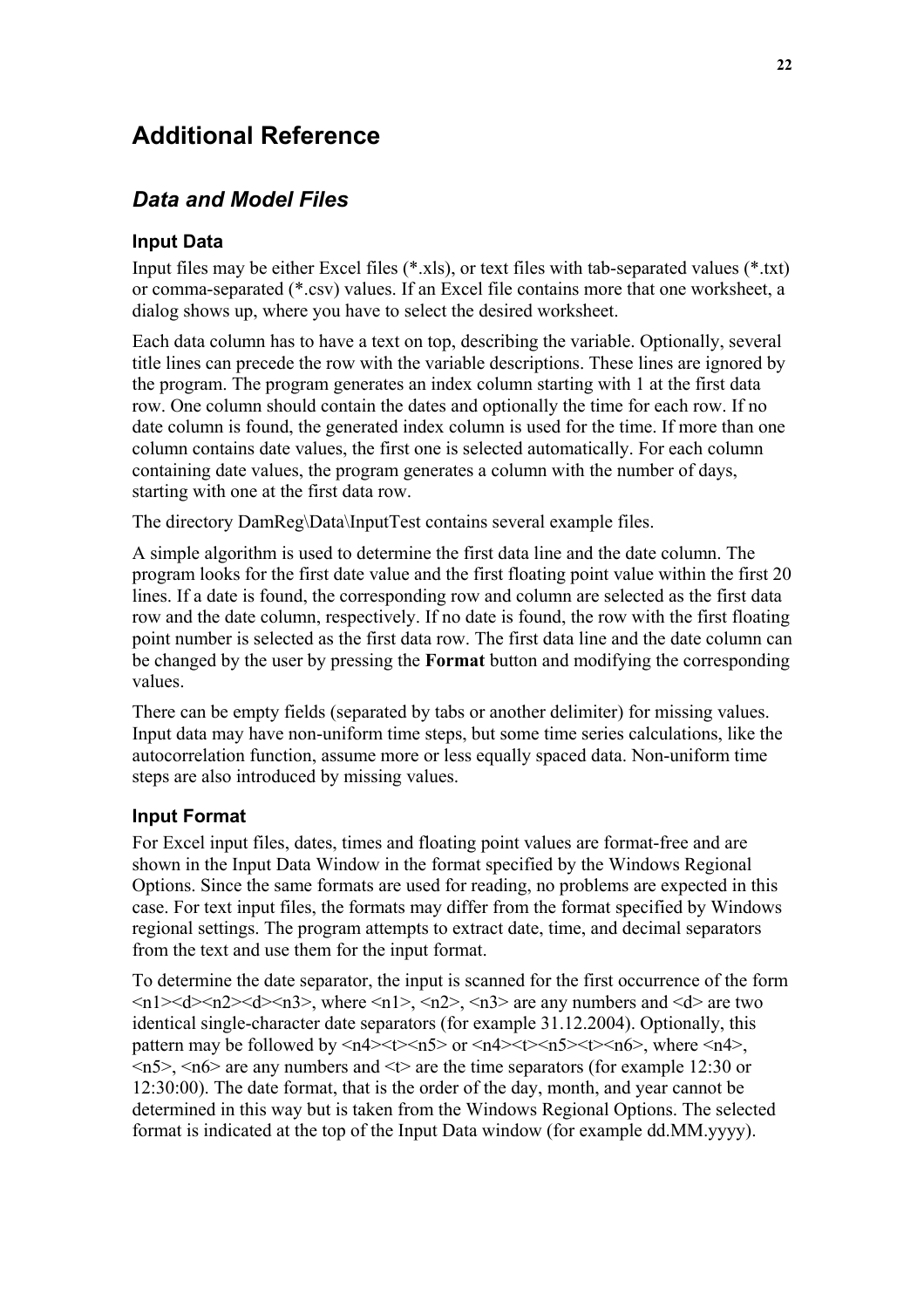<span id="page-22-0"></span>To determine the floating point separator, the first occurrence of the pattern  $\langle n1 \rangle \langle p \rangle \langle n2 \rangle$  is searched, where  $\langle n1 \rangle$  and  $\langle n2 \rangle$  are any numbers and  $\langle d \rangle$  is any single-character decimal separator (for example 10.2).

Separators that cannot be determined in this way are set according to the Windows Regional Options. The simple scheme should work most of the time, except if the day, month, and year are in a different order. In this case the user can change the format by pressing the **Format** button and modifying the corresponding values. Note that changes to the input format affect only the reading of the input data, not the formatting of the output.

### **Saving a Model**

File names appearing in the save dialog are composed of the model name as appearing at the top right of the main window and the response variable. To use only the model name without the response variable, uncheck "File names with variable" in the **Edit | Options** menu.

As long as neither the model name nor the response variable have changed, the current file name as appearing in the main window title is used for saving without prompt. When the model name is changed, or when the variable name is changed and the option "File names with variable" is checked, you will be prompted for a new file name upon saving.

Models are saved in XML-format. You can view the content of an XML-file with any text editor or with Internet Explorer. Double clicking XML-files opens Internet Explorer and not DamReg.

### **Opening a Model**

Model are stored in XML files.

When a model is opened, the data are read from the original data file, regressors are transformed and the regression is calculated. To make sure the input data are the same as the original data, the first date, the names of the variables and the regression coefficients are checked. A message is shown, if there are any differences.

When the model's data file cannot be found (e.g. if its directory has changed), the user is prompted to select the file manually. You can also enforce manual selection of the data file by choosing Files of Type: "Model (\*.txt), **Ask for Data File**" in the opening dialog for the model.

### *Time Periods*

Use the green and red **Plot Cursors** available in the Regression Plot to select the **Regression Period.** For exact values you can also select the dates in the two boxes above the Plot Region labelled **From** and **To**, respectively. Note that the begin of the Regression Period is restricted by the startup time of the active regressors.

### **Startup Period**

Some transformations depend on values from previous time steps (i.e. temperatures calculated by heat conduction). A corresponding regressor is therefore only correct after a certain time from the beginning. This time is called startup time and is defined for all functions used for transformations. For most functions it is zero, for other functions it is defined implicitly or it can be defined by the user.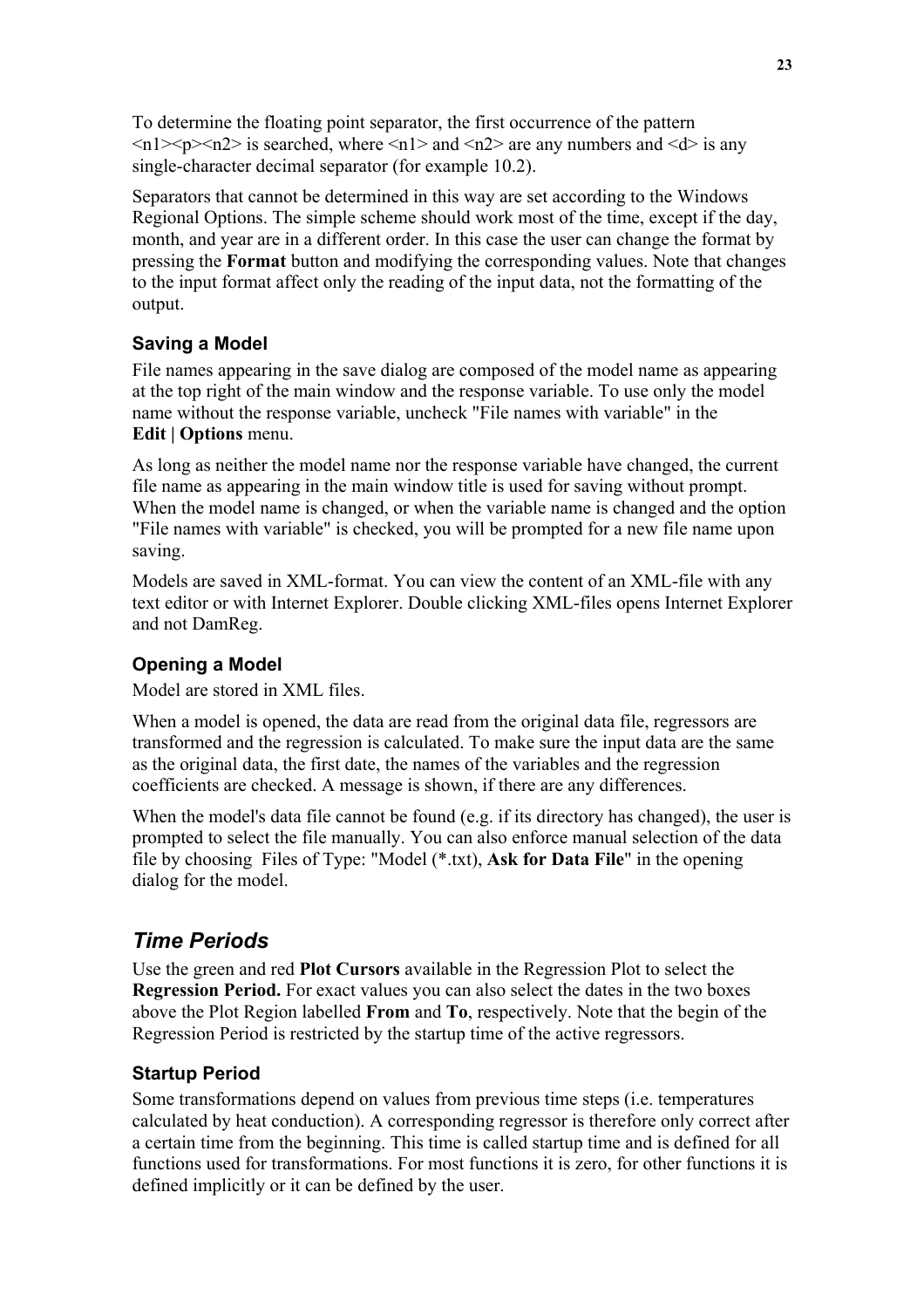<span id="page-23-0"></span>The Startup Period is the period before the Regression Period where regressors are calculated but not used in the regression. The Startup Period is chosen by the program and its length is at least the maximum startup time of all active regressors. If possible, it also covers the startup times of the inactive regressors.

Typically you start with a model that includes all regressors and the Startup Period is chosen based on the maximum startup time of all regressors. When you eliminate some regressors, the Startup Period is not changed, even if this would be possible. This leads to the correct p-values for the inactive regressors and saves some computations, because the regressors don't have to be recalculated. However, the user can selected an earlier start of the Regression Period, if the startup time of the active regressors allows that. The regressors are recalculated with a shorter Startup Period in this case. The startup time of the inactive regressors is not respected, but the p-values still give an indication of their significance. If the regressors are selected again, the Startup Period is adjusted accordingly if necessary, and the regressors are recalculated.

In the plots, the Startup Period is identified by a dark grey background.

### **Regression Period**

This is the period used for the regression. The begin of the Regression Period is restricted by the startup times of the active regressors. In the plots, the Regression Period is identified by a light grey background.

### **Prediction Period**

This is the period after the Regression Period until the end of input data.

### *Missing Values*

The input file can contain missing values, represented by a blank or empty field between tab characters. In the calculations, missing values are not treated as zero but are ignored. When transforming variables or combining variables, a missing value results if any of the values is missing for a particular case (time).

For functions involving time shifts, the rule above is somewhat modified. There are two possibilities when performing a time shift: the gap can be moved with the values or be fixed at its position. Example:

|                             | Moving gap    | Fixed gap      |   |  |  |
|-----------------------------|---------------|----------------|---|--|--|
|                             |               |                |   |  |  |
| $\mathcal{D}_{\mathcal{L}}$ |               | $\overline{2}$ |   |  |  |
|                             | $\mathcal{D}$ |                |   |  |  |
|                             |               |                | 2 |  |  |
| 5                           |               | 5              |   |  |  |
|                             |               |                |   |  |  |

The difference is only local. The moving gap seems to be more consistent, but results in two missing values when the original and the shifted sequence are involved. The fixed gap, on the other hand, results in only one missing value for the combination.

For the Durbin-Watson statistic, the fixed gap scheme is recommended in the literature and also used in the program. For the autocorrelation function, the moving gap scheme is used, because it also gives a value for time lags corresponding to a missing values. For the delay function, the fixed gap is used, mainly because it better fits the general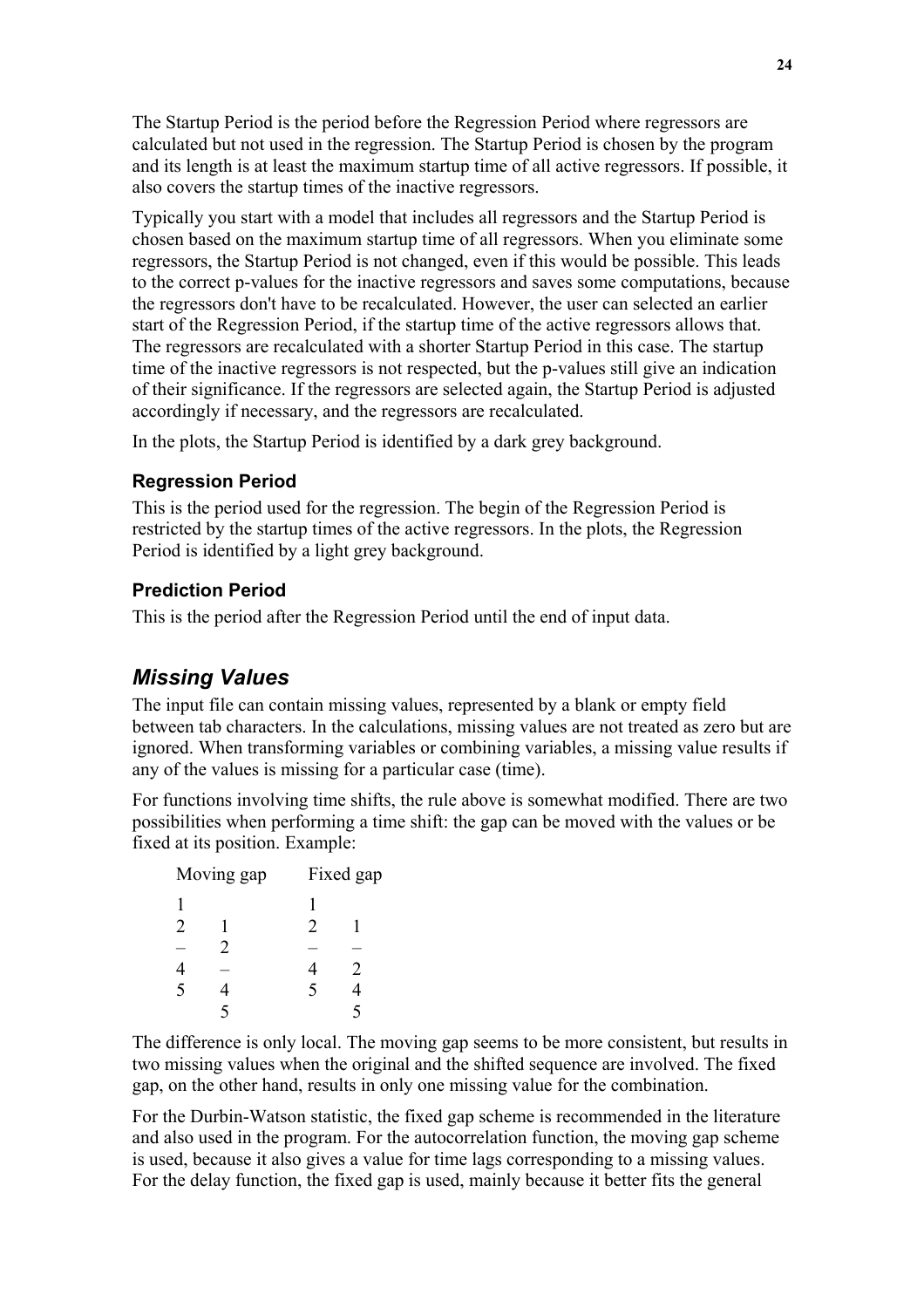<span id="page-24-0"></span>implementation of transformation functions. The choice is somewhat arbitrary but should not make a large difference, when only a few values are missing.

For the regression analysis, cases with missing values are deleted, i.e. if any of the regressors has a missing value at a particular time, all values at that time are neglected. This scheme also involves inactive regressors, because a p-value is calculated for them. When the final model is selected, unnecessary deletions can be avoided, by removing the inactive regressors in the Regressor Editor (**Remove □**).

The same rules as for the regression analysis also apply to the correlation matrix. (Active and inactive regressors are included in the correlation matrix.)

The number of cases deleted due to missing values is shown as number of Missing Values above the Regression Table and in the Report.

In plots, missing values are shown as gaps. Because lines are plotted between points, a single missing value results in a gap of two time steps. Also, a single value between missing values is not plotted (no connecting line).

# *Algorithms*

### **Standard Regression**

Use the standard regression as the first algorithm for an analysis. Only if there are problems with a strong multicollinearity (indicated by high VIF's) use ridge regression or principal component analysis. If the Durbin-Watson statistic (DW) or the autocorrelation function (ACF) plot indicate an autocorrelation of the residuals, use the Prais-Winsten algorithm.

The standard regression is implemented with the QR-algorithm. Regressors are not normalized.

### **Ridge Regression**

Ridge regression is useful, when there is a strong multicollinearity, indicated by high VIF's. In this case, the linear system of equations is ill-conditioned and should be regularized. While the QR-algorithm is very tolerant with respect to ill-conditioning, the undesirable effect is that the step-wise elimination of regressors does not necessarily lead to a good model.

This behaviour can be improved with the ridge regression. The results of step-wise elimination of regressors may still depend on the biasing parameter k, so it's a good idea to try several values. The values should be small in any case, at the order of 0.001 to 0.1.

Ridge regression is implemented with the QR-algorithm. Regressors are normalized to zero mean and unit variance. The biasing parameter is considered in the classical way by introducing additional rows in the X-matrix and the y-vector. This has the effect that t-statistics before and after the selection of a regressor are not identical. For a biasing parameter k=0, the results should be identical to the standard regression.

### **Principal Component Analysis**

Principal component analysis is an algorithm, targeted to remove a strong multicollinearity (indicated by high VIF's). The Matrix X'X is basically decomposed into it's eigenvectors. Eigenvectors with small eigenvalues contribute to the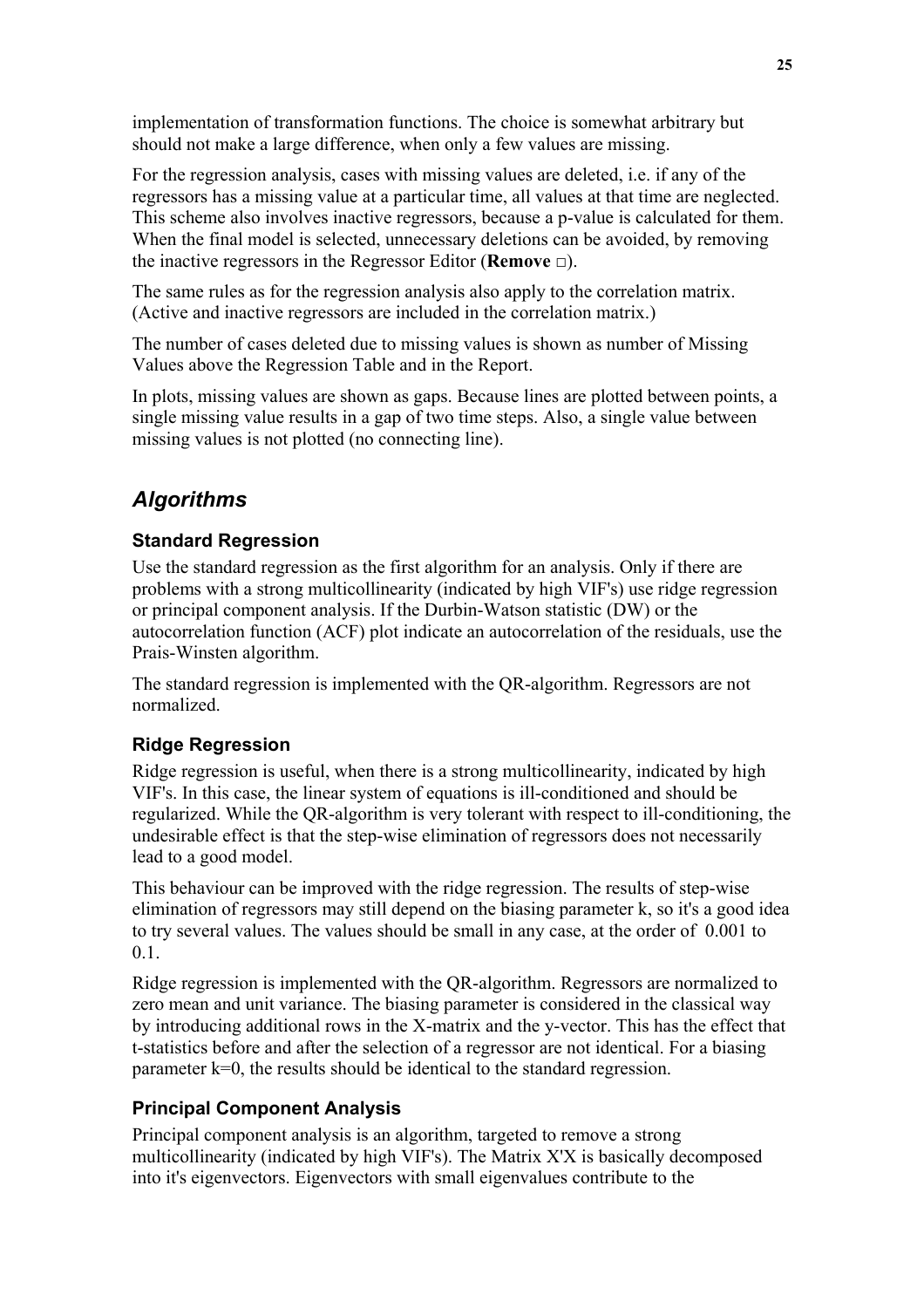<span id="page-25-0"></span>multicollinearity and the high VIF's. Not including these eigenvectors improves the behaviour of the analysis. Each neglected eigenvector can be considered as an additional constraint to the system of linear equations.

Experience has shown that for step-wise elimination, the principal component analysis works not as well as expected. However, it is useful to remove a multicollinearity at the final stage of model selection.

Principal Component Analysis is implemented with the singular value decomposition. Regressors are normalized to zero mean and unit variance. The singular values and the corresponding eigenvectors can be viewed in a separate table (menu **View | Eigenvectors**). Singular values are the square roots of the eigenvalues.

### **Prais-Winsten Algorithm**

The Prais-Winsten algorithm should be used if the residuals are autocorrelated. Autocorrelation can be discovered by the Durbin-Watson statistic and by the plot of the autocorrelation function (ACF). If the autocorrelation is of first order, it can be removed by a differencing scheme applied to the regressors and to the response variable. Note that not all types of autocorrelation can removed this way, only the first-order autocorrelation. For other kinds of autocorrelation, more advanced algorithms are needed which, however, are not implemented in this version.

The parameter entering the differencing scheme is  $\rho$ . It can take a value  $|\rho|$  < 1 (strictly less than 1). For a positive autocorrelation, ρ is close to one and for a negative autocorrelation it is close to minus one. The procedure calculates an estimate for ρ and the best value has to evaluated iteratively until convergence (by pressing the Regression button several times). The parameter ρ estimated in the standard algorithm is a good starting value.

Results obtained from the Prais-Winsten algorithm have to be interpreted somewhat differently than those for other algorithms. All regression results in the main table and the summary table relate to the transformed regressors. However, regression coefficients, t-statistics and p-values are also the valid for the original regressors. The coefficient of multiple determination  $R<sup>2</sup>$ , the residual sum of squares  $SS<sub>Res</sub>$ , and the residual mean square  $MS_{Res}$  relate only to the transformed problem. Equally, the Durbin-Watson statistic, the plot of the residuals vs. the predicted values, the plot of the probability distribution of the residuals, and the plot of the autocorrelation function are calculated with the residuals of the transformed problem.

To the right of the algorithm selection, the program also shows a value for  $MS_{Res}$  which is an estimate for the residual mean square of the original problem before differencing. This values is also used to calculate the confidence interval in the plots.

### *Statistics*

#### **t-Statistic and p-Value**

The t-statistic and its corresponding p-value determines whether a regression coefficient is significantly different from zero. If the p-value is above some limit value (usually 1%), a regressor has a regression coefficient not significantly different from zero and should, therefore, be eliminated from the model.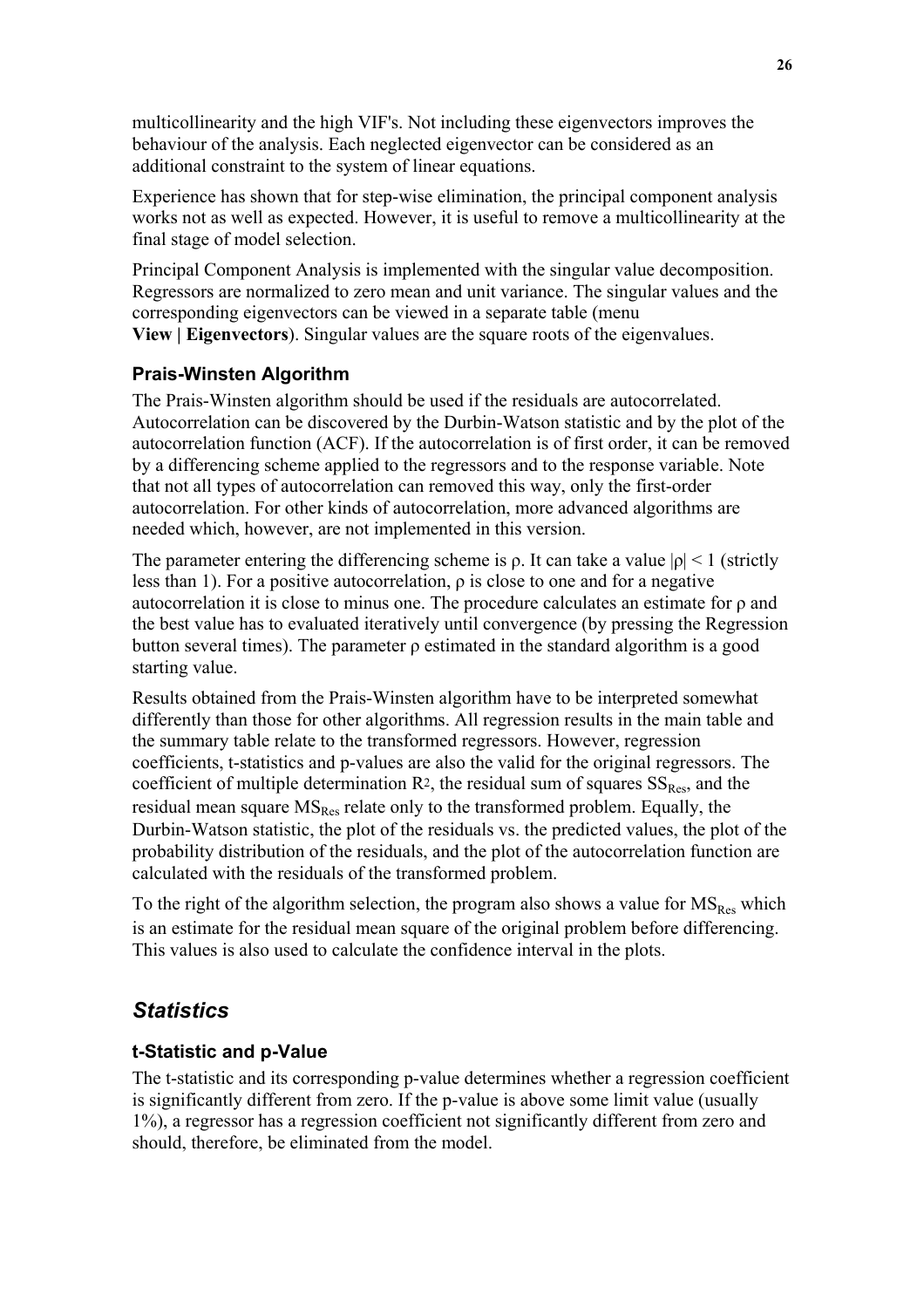p-values are determined from the t-statistic using the Student distribution. Small absolute values of the t-statistic correspond to high p-values and vice versa. The t-statistic is also an indication of the increase of the residual sum of squares  $SS_{p_{\text{av}}}$  when the regressor is eliminated. A regressor with a small t-statistic is not only insignificant from a statistical point of view, but also leads to a small increase of the residuals when eliminated.

The program also calculates t-statistics and p-values for inactive regressors. These numbers are shown in parenthesis and give the values that would be obtained when the regressor were included in the model.

Eliminating or selecting regressors based on the p-values is the basic technique for finding an adequate model. The selection can either be performed manually or automatically using the **Eliminate**, **Select** and **Auto** buttons.

If the residuals are autocorrelated, the p-values can be wrong in the statistical sense. In this case, regressors have often small p-values, although they are not statistically significant. However, the relative importance is still maintained and the t-statistic still indicates the increase in the residual sum of squares when the regressor is eliminated.

### **Variance Inflation Factor VIF**

The variance inflation factor VIF is the single most important number for detecting a multicollinearity. Values above a certain limit indicate a strong multicollinearity. The literature often gives 10 as the limit, although examples with dams show that values of 100 are still acceptable.

A multicollinearity means that two or several regressors are close to linearly dependent. The resulting regression coefficients are not very dependable, although the prediction might still be valid, as long as the collinearity is the same in the prediction period. Also the process of successive elimination of insignificant regressors does often not lead to the optimal model in the presence of a multicollinearity.

Often, a multicollinearity is caused by similar measurements (temperatures) and can be removed by neglecting some of the regressors. Other regressors that often cause a multicollinearity are regressors obtained from the same variable, e.g. polynomials of the water level. The multicollinearity obtained by polynomials can easily be avoided by centring (transform to zero mean) the variables before calculating the polynomials, or even more effectively by using Chebyshev polynomials.

Often a multicollinearity occurs if there are too many regressors. Many times it is not present anymore in the final reduced model. The process of successive elimination can be stabilized by introducing a small biasing parameter in the ridge regression. Several trials with different biasing parameters should be performed to obtain the best model.

### **Prediction Interval and Extrapolation**

The plots also show a prediction interval and indicate points of extrapolation beyond the region containing the original observations.

The prediction interval is similar to the often used interval defined by 2 or 3 times the standard deviation (95% or 99.7% confidence). Additionally to this variation, the prediction interval considers the variation of the regression coefficients.

For several regressors, a prediction point is an extrapolation, if the regressor point is outside of an ellipsoid containing all regressor points used in the regression. An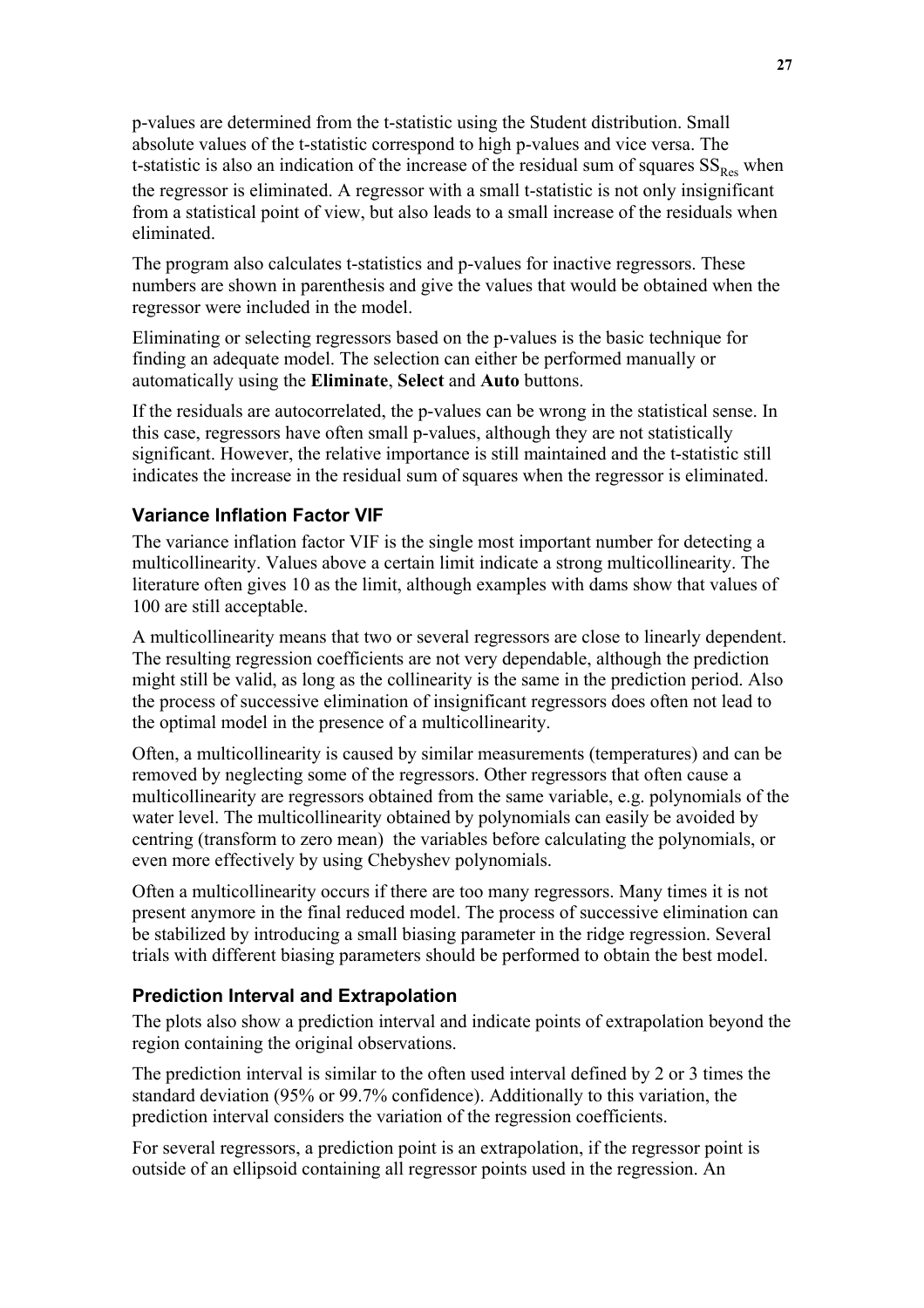extrapolation can occur even if all regressors are in the range of their original values, but the combination is outside of the original combinations.

#### **Durbin-Watson Test**

The Durbin-Watson test indicates whether the residuals are autocorrelated. Autocorrelation of residuals violates the fundamental assumption of the errors being uncorrelated. The calculated regression coefficients are no longer best linear unbiased estimators for the real regression coefficients. The p-values and t-statistics are not valid any more in a statistical sense but can still be used as relative values for the model selection.

The Durbin-Watson statistic takes values from 0 to 4. If the residuals are not autocorrelated, the value is close to 2, for a positive correlation it is close to 0 and for a negative correlation close to 4. Roughly speaking, if the Durbin-Watson statistic is between 1.5 and 2.5 the autocorrelation is acceptable. The exact limits, however, depend on the number of data and the number of regressors. The exact procedure and tables with the distributions are given in many statistics books.